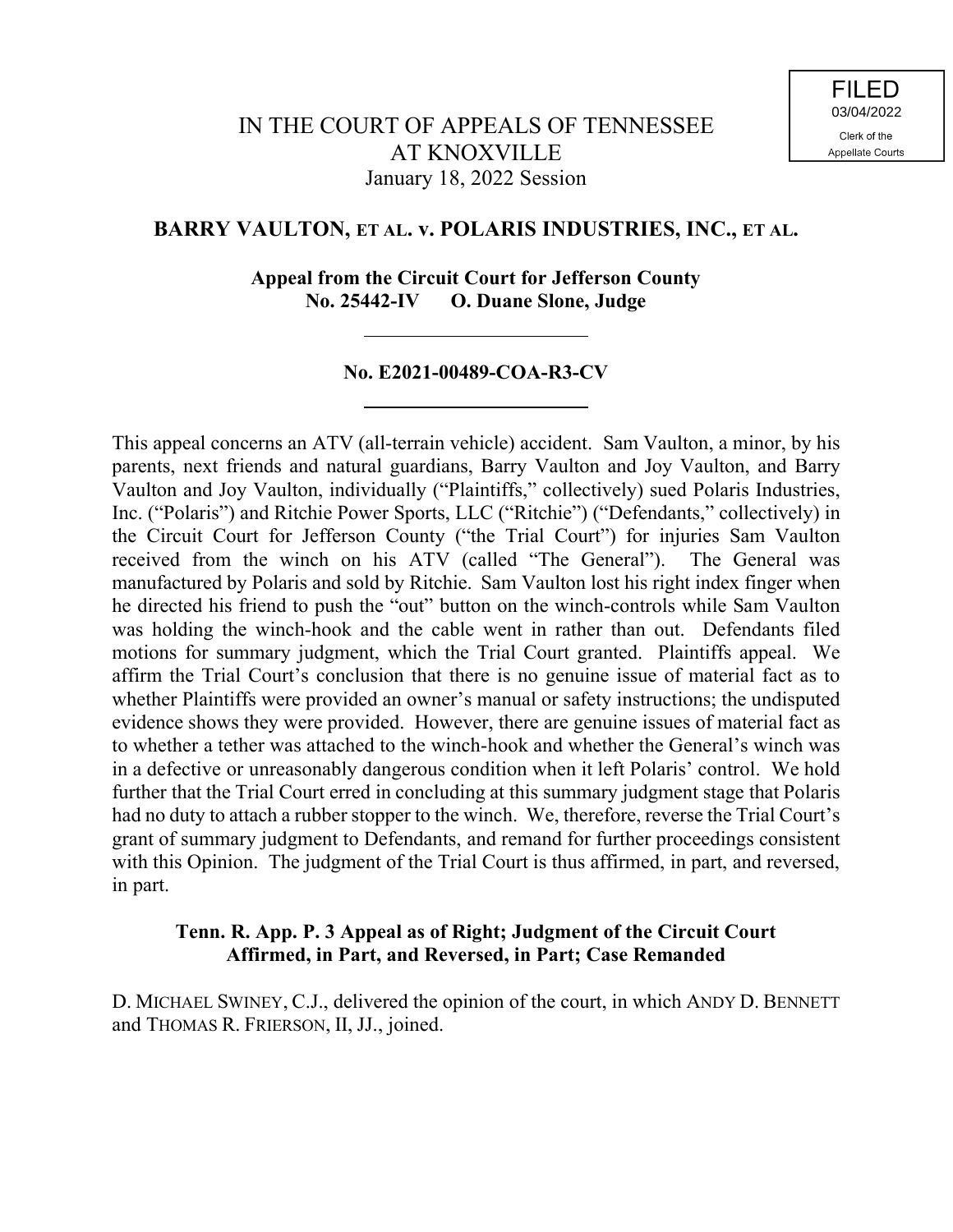Christopher T. Cain, Knoxville, Tennessee, for the appellants, Samuel Denver Vaulton, a minor, by his parents, next friends and natural guardians, Barry Vaulton and Joy Vaulton, and Barry Vaulton and Joy Vaulton, individually.

William R. Johnson and Shane Mayes, Marietta, Georgia, for the appellee, Polaris Industries, Inc.

Joshua G. Offutt and Lucas E.W. Jerkins, Nashville, Tennessee, for the appellee, Ritchie Power Sports, LLC.

## **OPINION**

## **Background**

On March 7, 2018, Plaintiffs sued Defendants in the Trial Court. Plaintiffs alleged that on March 7, 2017, Sam—then age 14—suffered "the traumatic amputation of his index finger at the proximal inter-phalangeal joint of his dominant right hand" because the General's "defective and unreasonably dangerous winch system" pulled his finger off. The General is a 2017 Polaris General 1000 ATV. Polaris manufactured the General. Ritchie sold the General to Plaintiffs in November 2016. In their complaint, Plaintiffs alleged that "[t]he accident was the sole and proximate result of the negligence, failure to warn, and the manufacture and sale of a defective and unreasonably dangerous product, and breach of warranties both express and implied, by the Defendants." Plaintiffs asserted claims of negligence, breach of warranties, and strict liability against Defendants. Ritchie and Polaris each filed an answer denying liability, with Polaris asserting available defenses under the Tennessee Products Liability Act, Tenn. Code Ann. §§ 29-28-101 to -108 ("the TPLA"). Discovery ensued. In March 2020, Ritchie filed a motion for summary judgment. In May 2020, Polaris filed its own motion for summary judgment. Plaintiffs filed responses to each motion. In September 2020, Polaris filed three affidavits, various deposition transcripts, and videotape footage of a July 2019 inspection of the General.

 In his deposition, Sam Vaulton described the run-up to his accident as well as the accident itself as follows:

Q. Did you ever talk about how [the winch] should be used between November of 2016 and the date of the incident?

A. No, sir.

Q. Did you ever read any instructions or warning manuals?

A. We never got a owner's manual.

Q. Okay. So when you say that, I want to make sure I'm understanding. On the day you were there, you never got an owner's manual?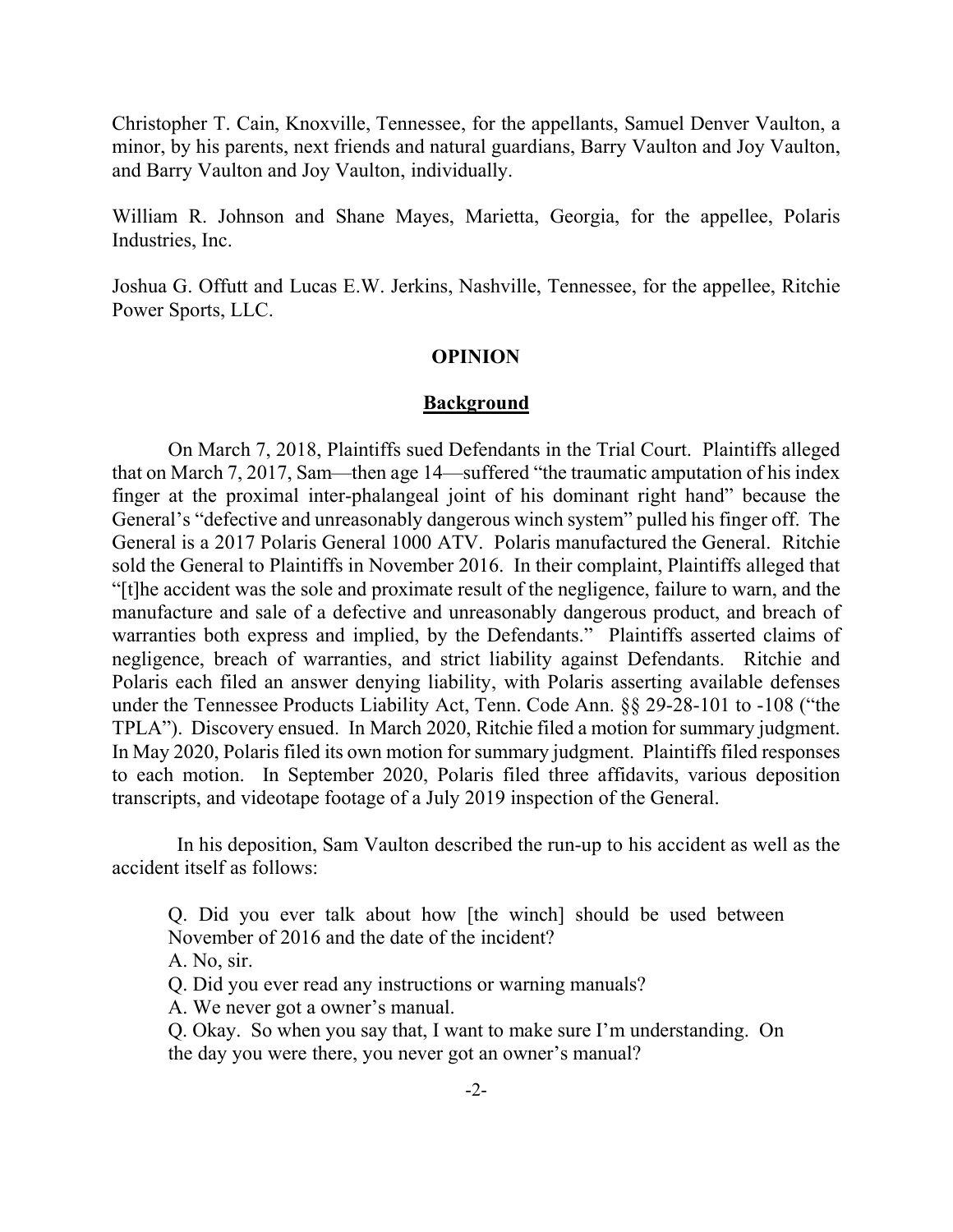A. No.

Q. And you weren't there on the day that your dad picked it up; is that correct?

A. Yes, sir.

Q. And so you don't know if you had an owner's manual that day because you weren't there; is that true?

A. Yes, sir.

Q. Okay. But -- so you didn't get a warning manual; is that what you're telling me? At least on that date, November 2016, you didn't, you didn't get one, correct?

A. Yes, sir. I never remember seeing one.

Q. Okay. Fair enough. Let's talk about the other ones that you have, the other ATVs that you've used, the RZR and the Rhino and the MULE and the Kubota. Did you ever see any warnings, any type of guides or warning manuals?

A. I don't remember.

Q. Did you ever see any owner's manuals for any of those?

A. I don't remember, sir.

Q. Do you ever remember speaking with your father at any time regarding the use of a winch and how a winch should be used on the General?

A. Not on the General, but he's taught me like as growing up how to use it.

## \*\*\*

Q. Okay. And I want to make sure I understand your testimony. Is it your testimony that you did not see a tie strap at any time on the vehicle that you went and purchased with your father on November 26th of 2016? A. Yes, sir.

## \*\*\*

Q. -- March 7th, 2017. On that date you and your friend….

A. Yes, sir.

Q. -- were out. I think you were returning a dog to a neighbor; is that accurate?

A. That's correct.

Q. And after you returned the dog to your neighbor, hopefully not driving through the front yard of your father's and mother's home, when you returned the dog, you saw that, as I believe you said, that something was messed up with the winch; is that right?

A. The winch just looked too close to the metal bars on there so I thought it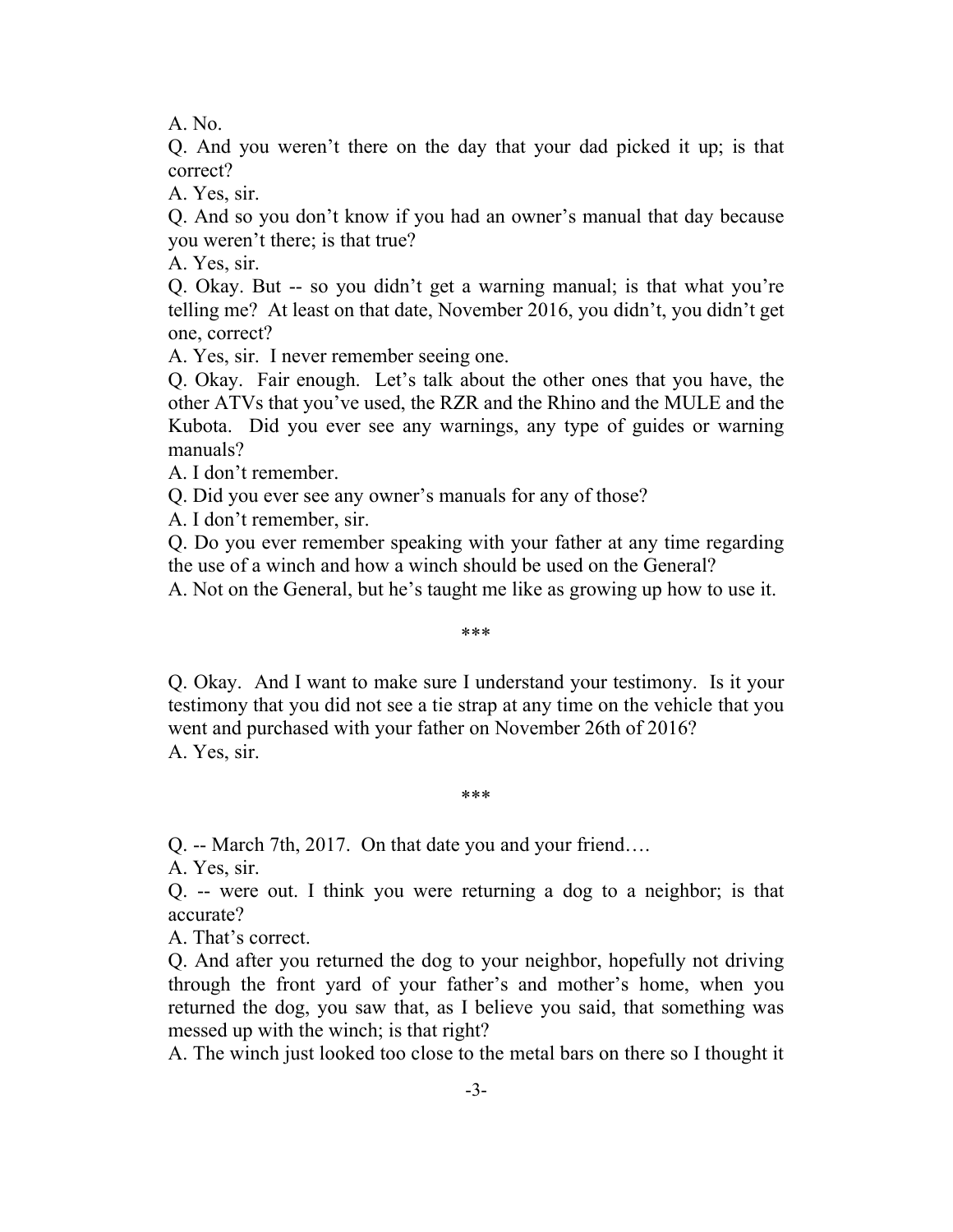looked stuck a little bit.

Q. Had you ever noticed it looking stuck before?

A. No.

Q. Had you ever --

A. I hadn't really paid attention to it. It was just something like you just caught your eye when you were walking by it. I wasn't even planning on using it. I just thought I'd fix it.

\*\*\*

Q. Okay. So did you make sure that that's -- so you put your hand like that on the hook and the winch on that morning?

A. Yes.

Q. And that when your hand was like that -- it was your right hand -- right?

A. Correct.

Q. -- right? It was like that, right?

A. Yeah.

Q. So it was like that and you said press the out button?

A. Correct.

Q. And when you said that, then the winch pulled it in, correct?

A. Yeah. So it was kind of like that and then it pulled it in, got smashed off between those two bars. This thing went through there and smashed it off between the top.

## \*\*\*

Q. November 20th of '18, this was taken during that inspection. I'll represent that to you, but have you ever seen that before?

A. No.

Q. Okay. And you don't recall seeing these warnings, correct?

A. Correct.

Q. Okay. Had you seen these warnings, would it have changed the way you handled things that day?

A. Probably not because I don't know what else I would have done.

Q. Okay.

A. I didn't -- we didn't have the book to read anyway on the blue, the blue picture.

Q. Oh, I see. So if you would have had that book, then you probably would have gone to that book and read it; is that right?

A. No, I probably wouldn't have gone to it, but I don't know what I could have done differently than what I did.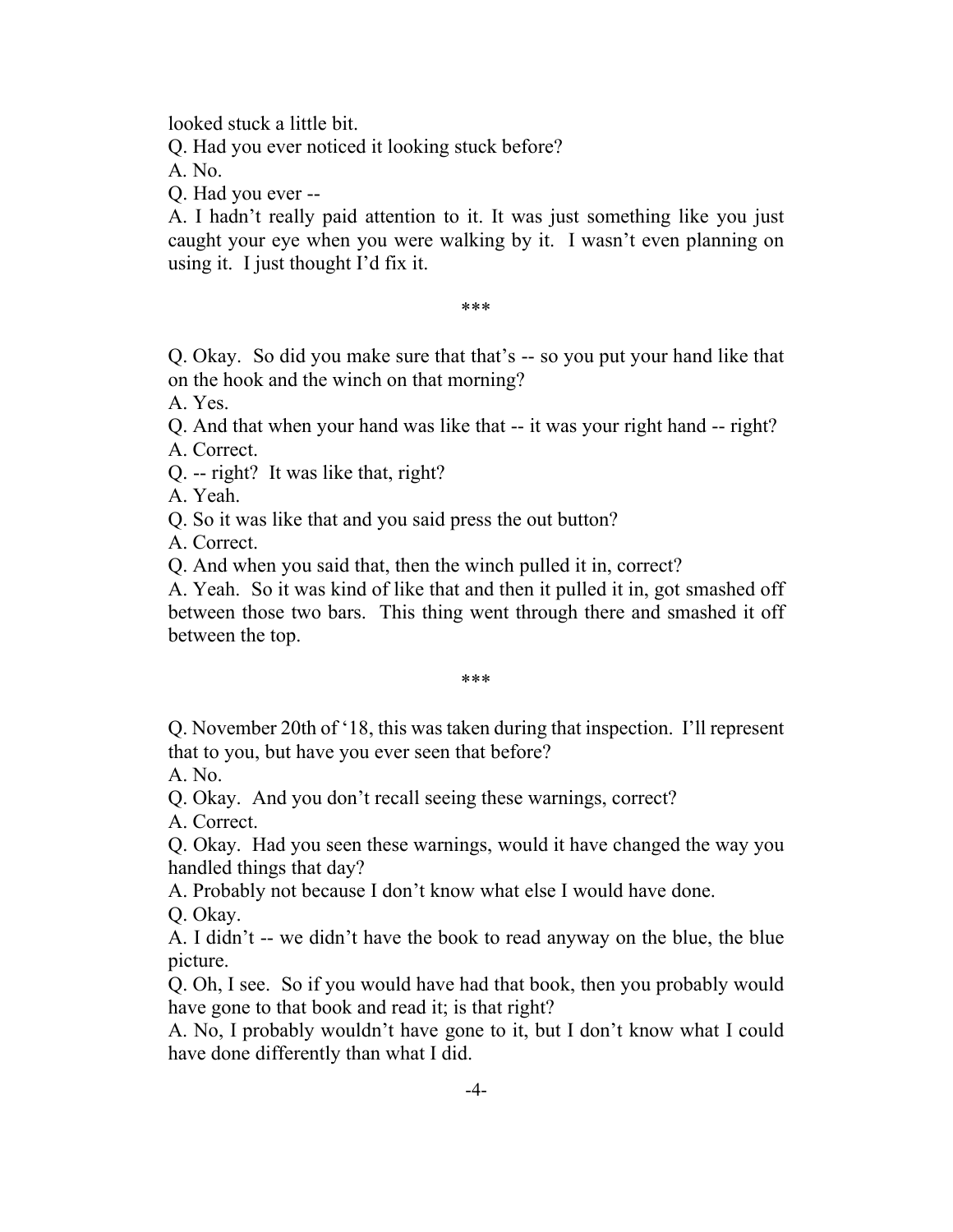Barry Vaulton, Sam's father, also testified via deposition. One issue on appeal relates to whether a rubber stopper is a safety device and whether Polaris had a duty to install one on the General. Barry Vaulton testified, among other things, to his view that a rubber stopper—which the General lacked—is a safety device. He also testified to having never received safety instructions for the General or its winch:

Q. Okay. And if Ritchie Power Sports, someone from Ritchie Power Sports had given you instructions on the safe use of the winch, is it your testimony that you would have at least gone over that with Sam?

A. Yes. I would have -- let me say this. If I would have noticed that there hadn't been a tether on the machine, I would have never left the dealership without a tether because I felt like that would have been owed to us. All right? If I would have seen that machine, that hook in the condition that Sam saw it in, I would have made sure that -- I would have fixed it. Now, whether the tether had been on it or not, I would have probably got him a tether or made something. 'Cause I do realize how important that is. There just never was noticed that there wasn't a tether 'cause it had never been used.

\*\*\*

Q. And you've testified under oath that the tether on the winch, there should always be a tether and that every, every winch that's in operation on your farm and your businesses or whatever has a tether on it?

A. That's correct.

Q. Correct? How many of the winches that are in operation on your farm or in your businesses or even at home have the winch stop dog on it?

A. Just about every one of them.

Q. They all have a winch stop dog?

A. Matter of fact, on our -- when Sam was trying to talk about the truck yesterday, it actually, whenever it touches the rollers, it disengages the winch.

Q. Okay.

A. So that way it's not -- it doesn't damage the winch. Let's just say.

Q. So is that something that you had to buy separately?

A. It came with the equipment.

Q. It comes with the equipment?

A. Uh-huh.

Q. Okay. And so can you describe for me what you mean again by a winch stop dog? I just want to make sure I understand it.

A. It's a protective device that's put between -- I guess you would call that the hook feral like where the cable goes around the feral. It goes between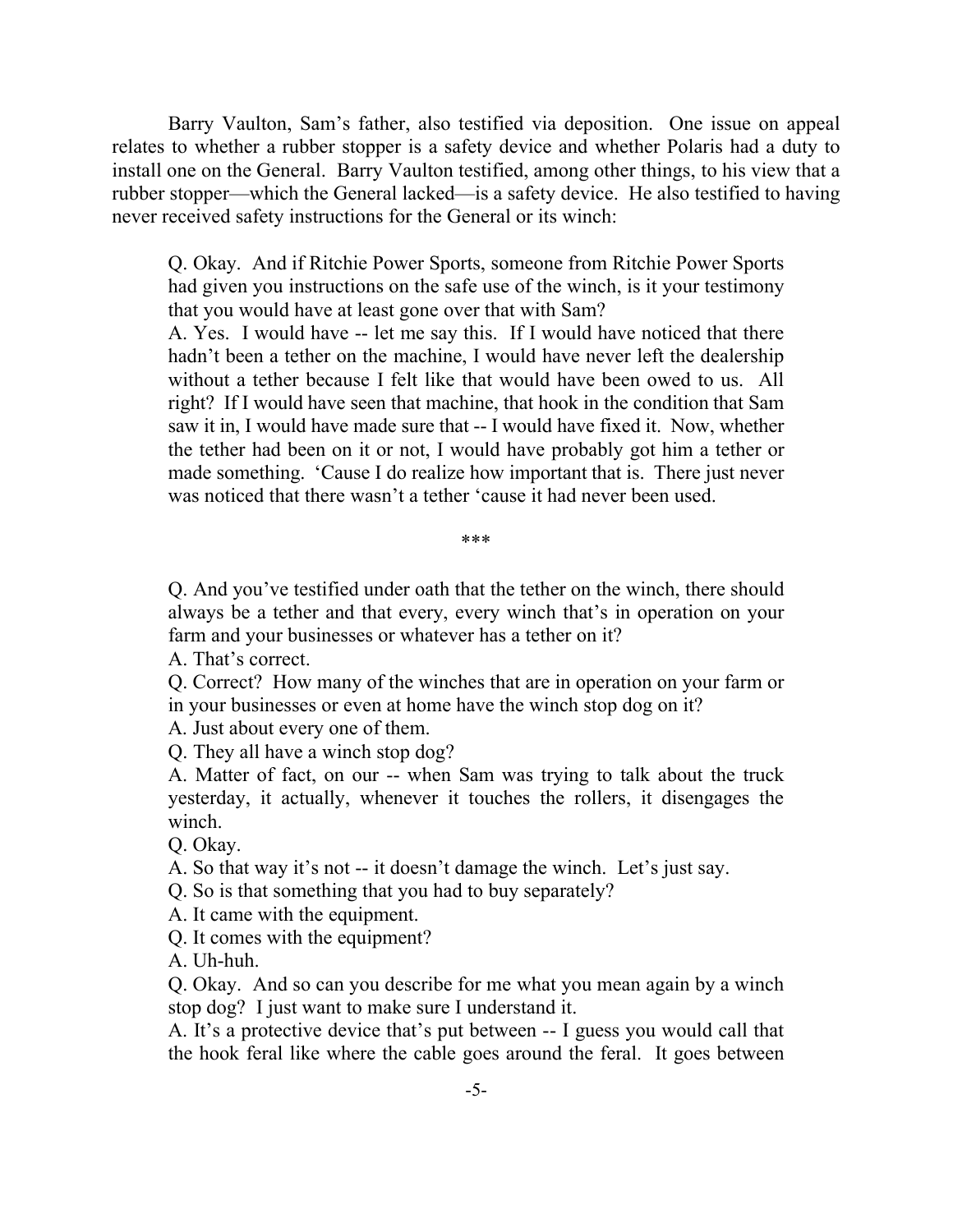the front of the -- or the back of the hook and keeps it from -- keeps this from going into the rollers.

#### \*\*\*

Q. And I think you called it a winch stop dog, correct?

A. I think that's -- yes, I did.

Q. And so do you know what that -- and is it some of them are rubber stops, right?

A. That's correct.

Q. Do you know what it's designed for?

A. I would imagine it would be designed to keep the hook from going up into the rollers.

Q. If I told you that the rubber stop is designed to be like a shock absorber and to protect the rollers, would that, would you have any reason to dispute that?

A. No, sir.

Q. And if I told you that it would -- it's to hold the hook in place when the UTV is underway so the hook doesn't bounce around and damage parts, would you have any reason to dispute that?

A. No, sir.

Q. Have you done any research or work into that, to look in that --

A. No, I have not done --

Q. -- other than what we've talked about today?

A. I was -- I just assumed from previous experience, that's what it was for.

#### \*\*\*

Q. Okay. Did you check your vehicle or check the packet that they gave, any packet that Ritchie Brothers gave you to see if you did receive the owner's manual?

A. My wife keeps very good records. She has everything in a file. And we pulled the file out and there was not anything. And that's the truth. So --

Ruben Pacleb ("Pacleb") assembled the General. Pacleb, a mechanic, worked for Ritchie from 2013 until 2019. Ritchie has since gone out of business. Pacleb testified to a possible cause of the accident; his disagreement with the Vaultons that safety instructions did not come with the General; and his view that a rubber stopper is not a safety device:

Q. What -- based on your, I guess, looking at the winch that day [of a postaccident inspection], what did you conclude about the winch?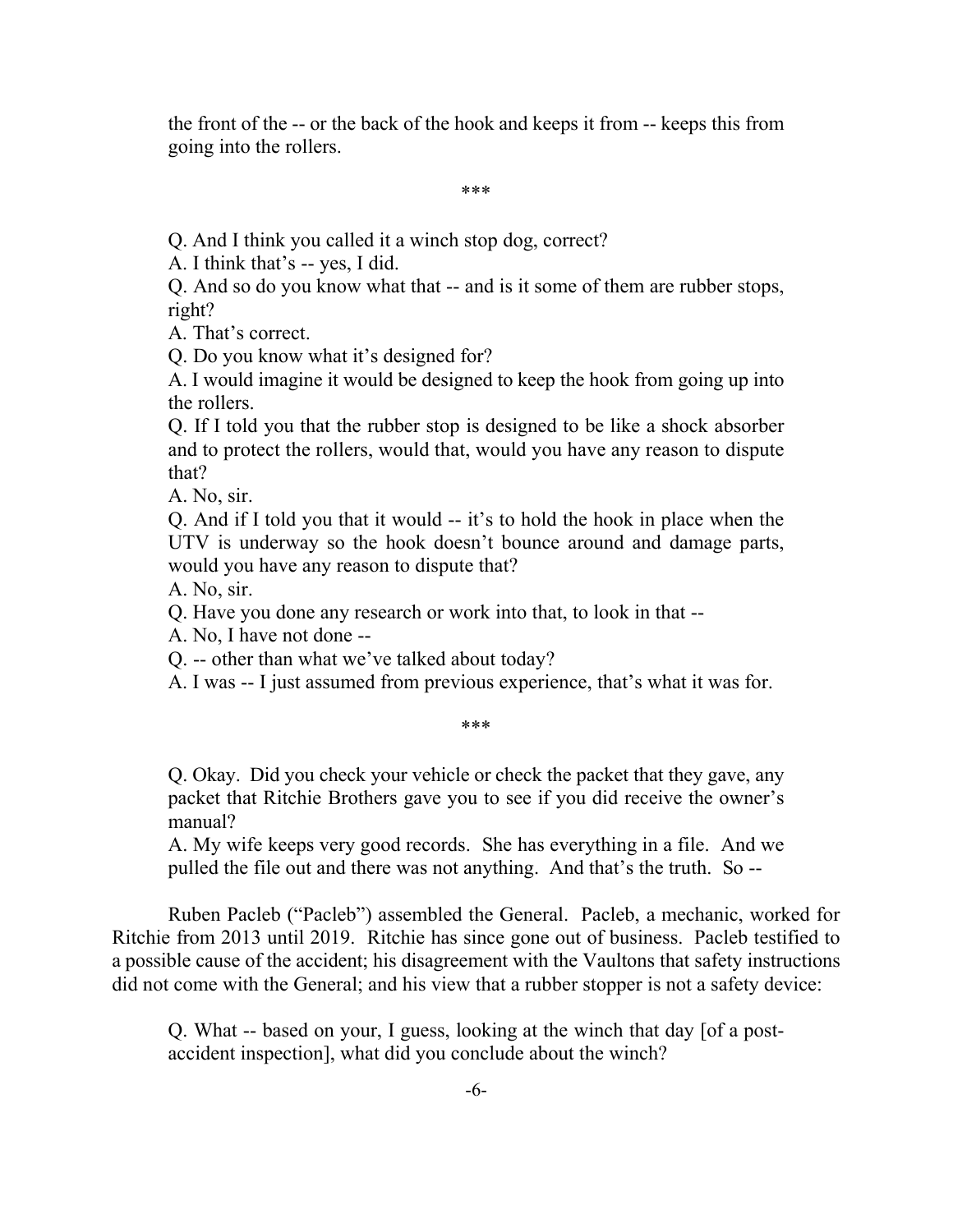A. The winch -- there's a possibility that the winch was not guided in properly. It went reverse on the spool and now the in is out and the out is in. Q. And how does that occur?

A. If you don't keep constant pressure on it to guide the winch in, it can kink on itself. The cable can go backwards on itself and now it's reversed.

Q. So no matter what direction you push the button, it will go in rather than out?

A. Yeah.

Q. And that's because that's a function of the wire getting kinked?

A. Yes.

#### \*\*\*

Q. You'll agree with me that you did not, when you saw the vehicle on November 2018 [on a post-accident inspection], it did not have a tether strap? A. No tether strap.

\*\*\*

Q. Did the General that's at issue, did it come to Ritchie Sports preassembled?

A. No.

Q. Did you partake or take part in the assembly of it?

A. Yes.

Q. So that is one of the jobs that you have. One of your duties as a mechanic is to assemble the vehicles when they were delivered?

A. Yes.

Q. Do you have a specific recollection of assembling this ATV, the General? A. No.

Q. As we sit here today, can you tell me whether it came with a tether strap or not?

A. They all come with a tether strap.

Q. Do you recall that specifically with this one?

A. Every one that I've dealt with with the General when they first came out or pre-installed factory winches, other than the High Lifters, come with a tether strap.

Q. And do you recall putting this on?

A. It's already on from the factory.

Q. And you recall that specifically being the case with this General?

A. Yeah. I just look through the whole unit and make sure they have the proper equipment on it. And I haven't come across one that hasn't had one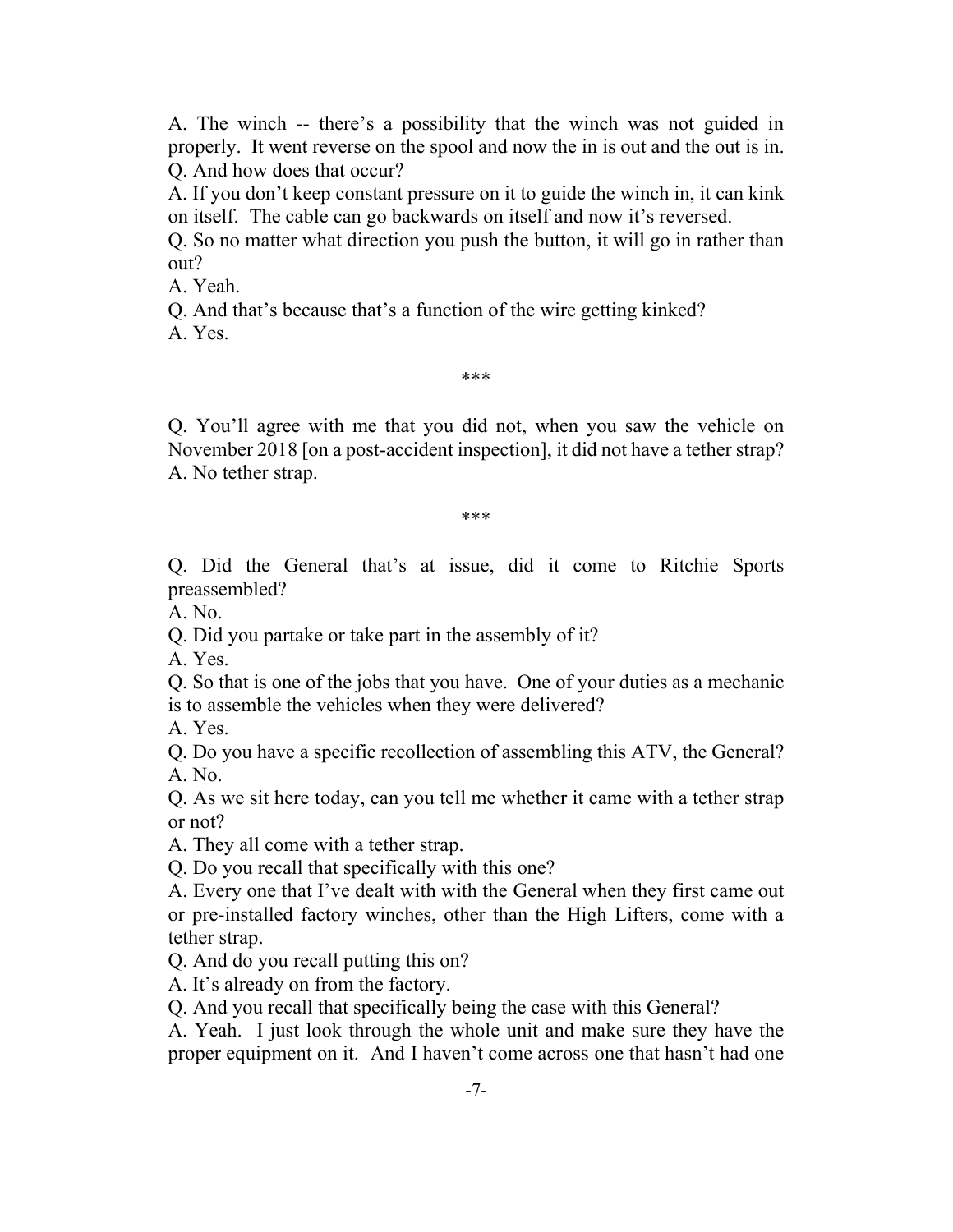that's supposed to have one.

Q. You agree they are supposed to have one?

A. Well, not -- well, it should have one.

Q. And that's a safety feature?

A. Yes.

Q. Yes?

A. Yes.

Q. Because you don't want people putting their fingers in the hooks.

A. Yes.

Q. And if there was no strap, that's what they're left to do?

A. Yeah.

Q. Is that correct?

A. Yes.

Q. If the Vaultons say there was no strap on this vehicle when they took possession of it, they would be wrong about that?

A. Yes.

Q. Okay. And if there wasn't one at the time of this accident, it means it either fell off or they took it off, in your mind, is that correct? A. Yes.

\*\*\*

Q. When you assemble the vehicle -- strike that. Does the -- when delivered, does the vehicle come with an owner's manual?

A. Yes.

Q. Okay. When you assemble it, what do you do with it?

A. It's in the glove box.

Q. And do you recall whether it was in the glove box in this case?

A. Yes.

Q. You have that specific recollection?

A. I specifically know that.

Q. Okay. Did it come with a safety DVD?

A. Yes.

Q. And where was that?

A. That was in the glove box.

Q. And if the Vaultons say that there was no owner's manual in the glove box, they would be wrong about that as well?

A. Yes.

Q. If they say there was no safe[t]y DVD, they would be wrong about that? A. Yes.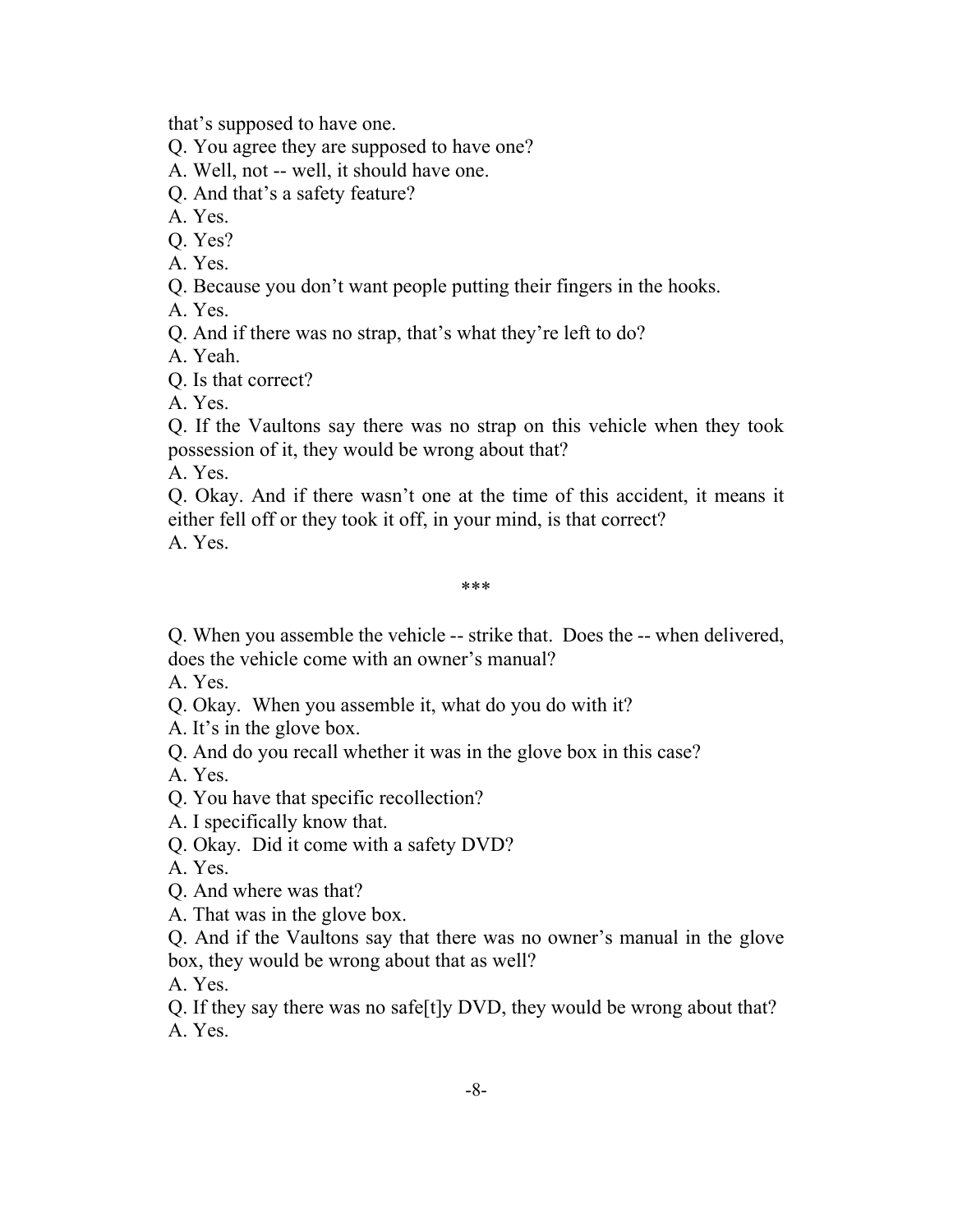Q. If you'll turn to page 55, is there reference, by the way, in this winch guide to what you -- what you found as to the kinking in this winch and if it's kinked a certain way, it's going to go in regardless of whether you push out or in. Is there any reference to that in here?

A. I will have to read through the whole thing.

Q. Okay. Go ahead.

MR. SNYDER: And I'll note my objection. No foundation. Lack of foundation for this witness. Calls for speculation.

THE WITNESS: No. It doesn't say anything about its reverse spooling, which occurs a lot.

BY MR. CAIN:

Q. And that's something that can cause some injuries, can't it?

A. Yes. It happened to me three times on my unit.

#### \*\*\*

Q. So at some point after it left -- left your hands where it had a hook and a tether strap, from the time it was delivered to the Vaultons to that date, at some point in time the tether strap was removed, is that accurate?

MR. CAIN: Object to the form.

THE WITNESS: Correct.

#### \*\*\*

Q. Okay. Thank you. Now, you were asked a couple questions by Mr. Cain regarding the winch cable, right?

A. Correct.

Q. Do you remember seeing a kinked or some deformities or whatever in the winch, in the winch cable on the date you were out there?

A. Yes.

Q. Is it possible that those winch deformities -- we'll call them kinks for purposes of today -- could have happened without that winch ever being used, ever?

A. Impossible.

Q. Okay. So, if someone said that this was the very first time that the winch was used, they would be mistaken?

A. Correct.

Q. That's because it's impossible for those kinks to be in there as demonstrated if it had never been used before, is that accurate?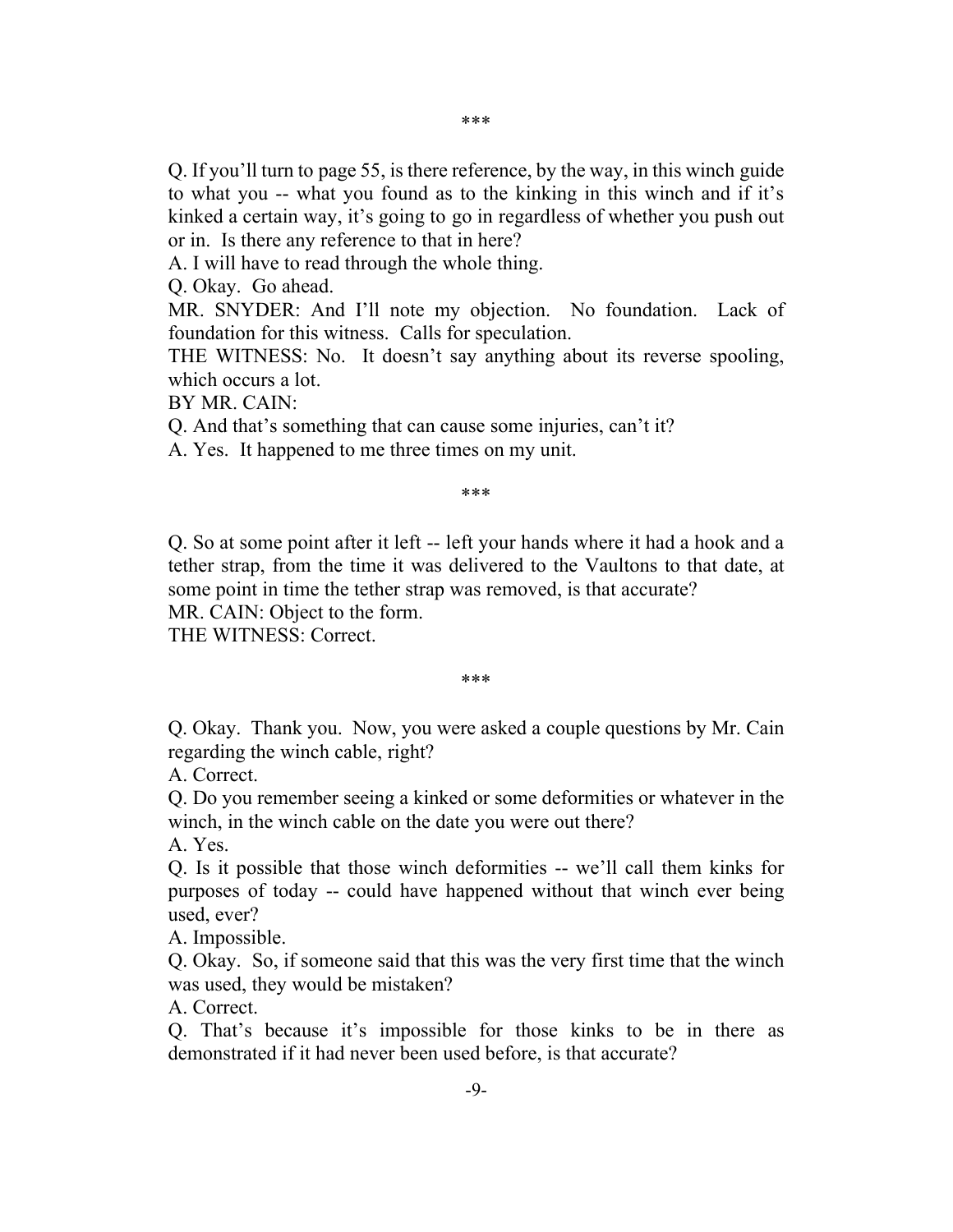MR. CAIN: Object to the form.

THE WITNESS: Correct.

BY MR. SNYDER:

Q. Okay. You discussed in response to Mr. Cain's questions about these, the rubber stopper, and I think you said that if there's a synthetic line or some - maybe it wasn't synthetic, if it was a different type of cable, you might have a stopper on it, correct?

A. Correct.

Q. What kind of a winch cable was on the General?

A. Steel cable.

Q. Would a steel cable have the type of stopper that you were provided earlier today? I think it was 14 or 15. Would those have those type of a stopper on it?

A. On cables, no.

Q. And why is that, sir?

A. Because the cables don't stretch and the cable cuts that stopper.

Q. Okay. And do you even know why stoppers are put on winches? Do you have any firsthand knowledge, sir, of why companies would do that?

A. To keep the rattle down from the hook.

Q. Okay. So, it's not for safety purposes, it's to keep the rattle down from the hook rattling back and forth as the vehicle is being operated, is that accurate?

A. Correct.

## \*\*\*

Q. So there was a period of time from the time where you had completed your work and the time they picked it up, and you don't know what happened to the vehicle during that time, is that correct?

A. Correct.

Q. So you don't know whether somebody took the tether off then or whether it fell off before then, correct?

A. Correct.

Q. So it's possible that it was not there when they received it, correct?

A. Correct.

Q. And it's possible, also, that the owner's manual and the DVD weren't present, correct?

MR. SNYDER: Objection. Speculation.

THE WITNESS: That was there.

MR. SNYDER: Contrary to the witness' testimony.

BY MR. CAIN: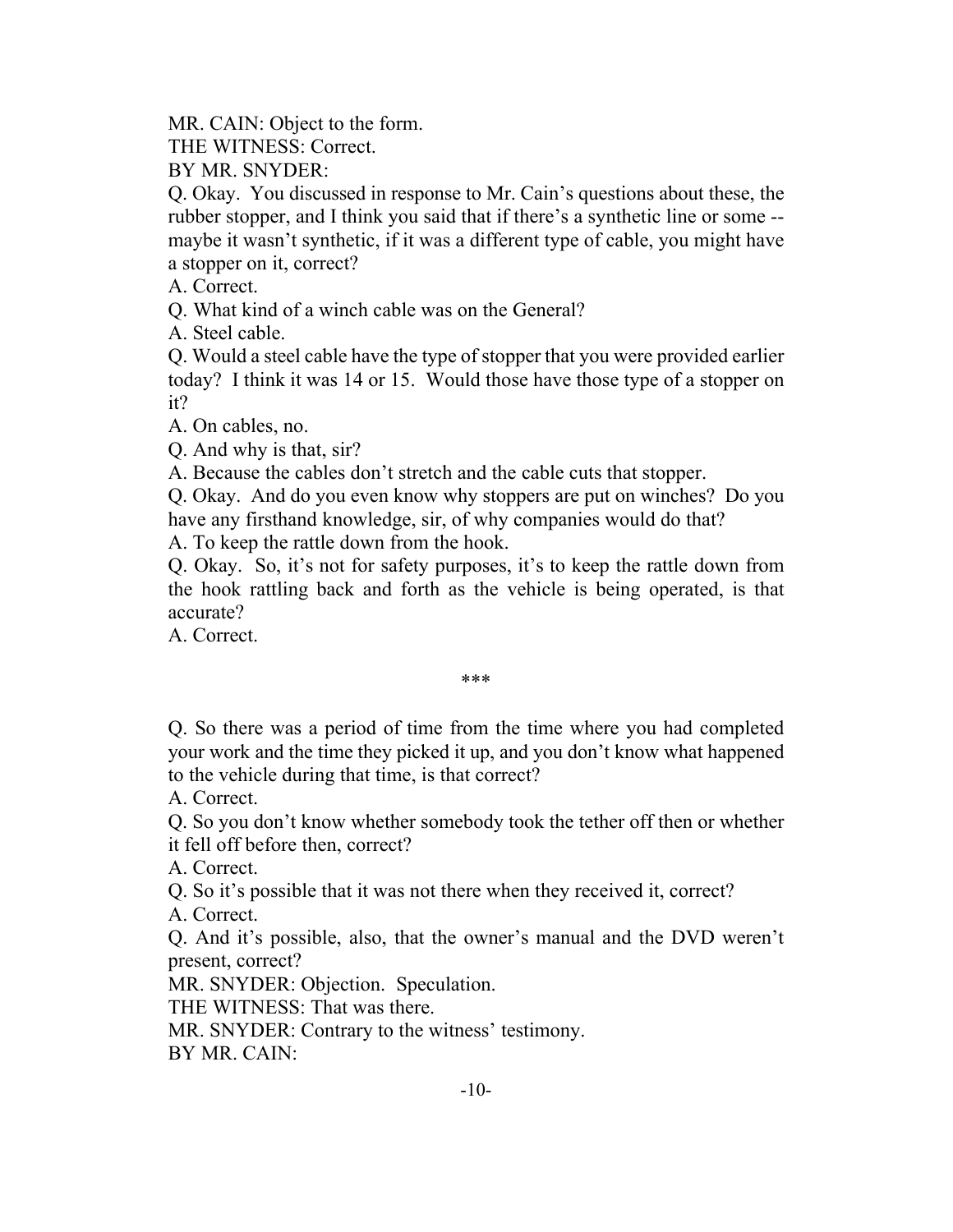Q. You know for a fact what?

A. That thing was there when we did the inspection. When we did the inspection in November, it was in there.

Q. I'm talking about November 2018. But I'm asking about the time when they took delivery of it, correct, you don't know?

A. Yeah. I don't know.

Laci Coker-Lavan ("Coker-Lavan"), a salesperson at Ritchie from 2011 through 2019, also was deposed. Coker-Lavan sold the General to the Vaultons, but she could not specifically remember any discussions she had with them about it. Coker-Lavan stated, in part:

Q. Okay. So, as far as whether there was a tether strap on the hook, you don't know whether there was?

A. No.

Q. Okay. You don't know whether there was an owner's manual in the glove box, do you?

A. No.

Q. You don't know whether there was a DVD in the glove box?

A. No.

Q. You don't know whether there was ever a DVD in the glove box?

A. No.

Q. You don't know that there was ever an owner's manual in the glove box? A. Not for a fact.

Q. Okay. You don't know whether there was ever a tether strap on the hook to the winch, correct?

A. Correct.

Q. Okay. You do know that the winch did not come with a safety stop, correct?

A. Correct.

Q. All right.

MR. SNYDER: Objection.

BY MR. CAIN:

Q. Do you know what a safety stop is?

A. Is it the rubber piece that goes behind the hook?

Q. Yes.

A. Yes.

Q. Do you know what those are?

A. Yes.

Q. How do you know what they are?

A. Because I've sold winches.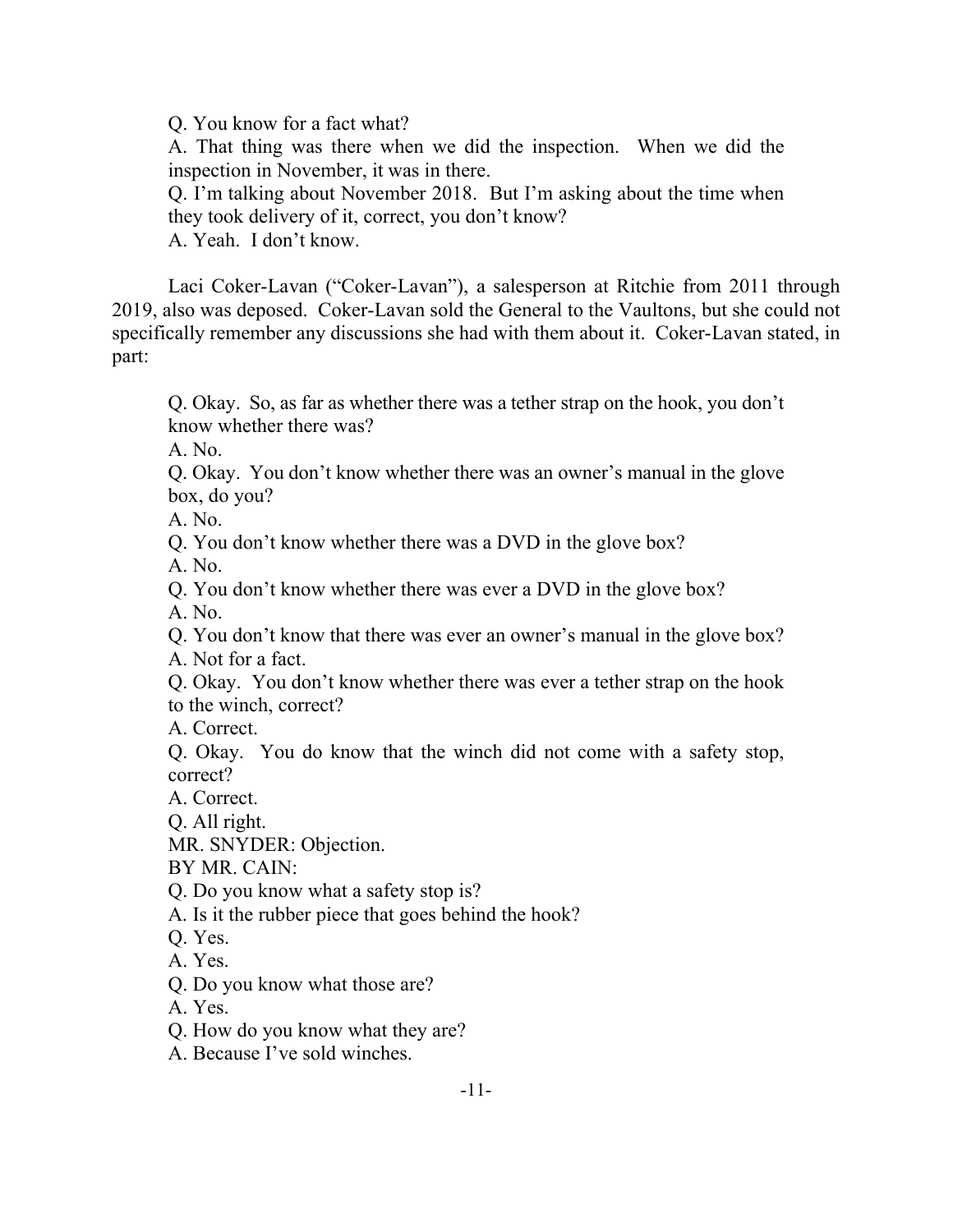Q. And it's a fairly common thing with winches, correct?

A. Yes.

Q. Does it come with certain type of winches only?

A. Yes. I believe that's correct.

Q. What type of winches does it come with?

A. With the Polaris, like, they're PRO HD models, I believe have the actual safety -- the auto stop technology on those.

Q. Okay. That's a safety feature?

A. Yes.

Q. All right.

MR. SNYDER: Objection. Calls for speculation.

BY MR. CAIN:

Q. And what safety is it providing?

MR. SNYDER: Objection. Calls for speculation.

BY MR. CAIN:

Q. Go ahead.

A. What safety is it providing?

Q. Yes.

A. Not rolling the hook too far into the winch.

Q. Keeping your finger out of there, correct?

A. Fingers, hooks.

MR. SNYDER: Objection. Calls for speculation.

BY MR. CAIN:

Q. Is that correct?

A. Yes.

Q. Okay. And what type of vehicle did you say it came on, the Polaris what?

A. The winch itself with the auto stop, I think is the PRO HD winch model.

Q. Is that an ATV?

A. No, that's the winch itself.

Q. Okay. What does it come on? Does it come on any vehicles?

A. I don't believe it's factory installed in Polaris models.

Q. So it's an add-on?

A. Yes. It's a specific winch.

Q. And is it something that the customer has to request?

A. Yes. It's an accessory.

Q. Okay. It doesn't come from the manufacturer as stock on part of any vehicle, is that correct?

A. I don't believe so.

\*\*\*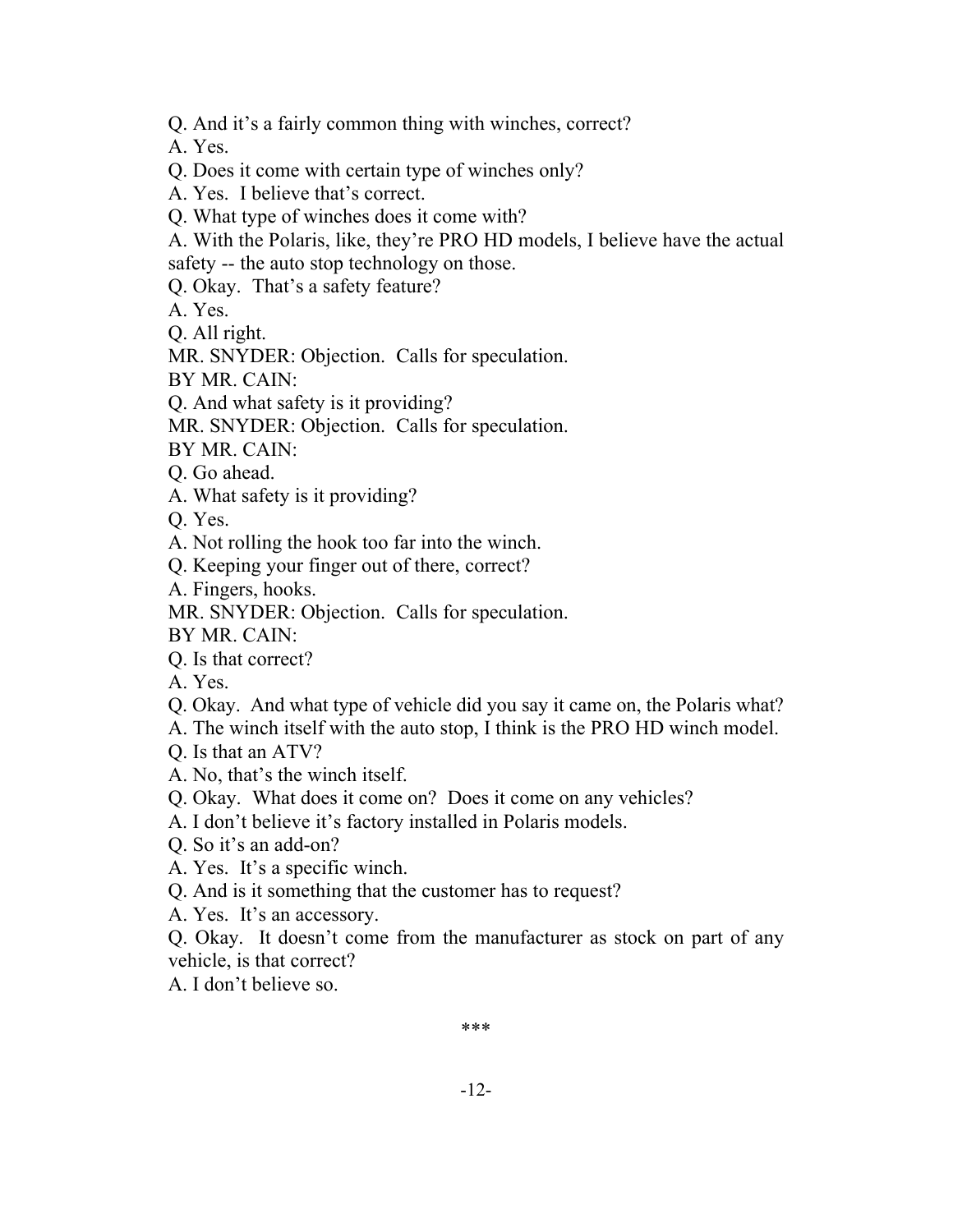Q. You'll agree with me that everything above the Delivery to Customer box was completed by Ruben?

A. Yes.

Q. Let's talk about the Delivery to Customer box there. There is nothing checked there, correct?

- A. Correct.
- Q. On the right, it has dealership name. That's blank, right?

A. Yes.

Q. And then dealer number, that's blank?

A. Yes.

Q. Selling dealer, signature is blank?

A. Yes.

Q. And the date is blank?

A. Yes.

- Q. Is that typically filled out?
- A. Supposed to be.

Q. Okay. Who's supposed to fill that out?

A. The salesperson.

Q. You, in this case?

A. Yes.

Q. Do you know why it wasn't filled out in this case?

A. No.

Q. All right. Is it because these things weren't done? You don't know?

A. I don't know.

Q. But if you had done these things, you would have checked it off and signed, right?

A. Yes.

Q. Because you didn't do that, we can assume it wasn't done?

A. Generally, when I deliver a machine to the customer, I do go over all this and I have not always had the customer sign.

Q. Well, I'm talking about the part that you sign. You didn't sign this, correct?

A. Correct.

Q. All right. And because of that, can we infer that you didn't do those things with the customer here?

A. If I -- if the customer was -- if I did the delivery with the customer, I would have gone over these things.

Q. And you would have signed it?

A. I did not always sign these, no.

Q. You would have gotten the customer to sign it?

A. I did not always get the customer to sign them.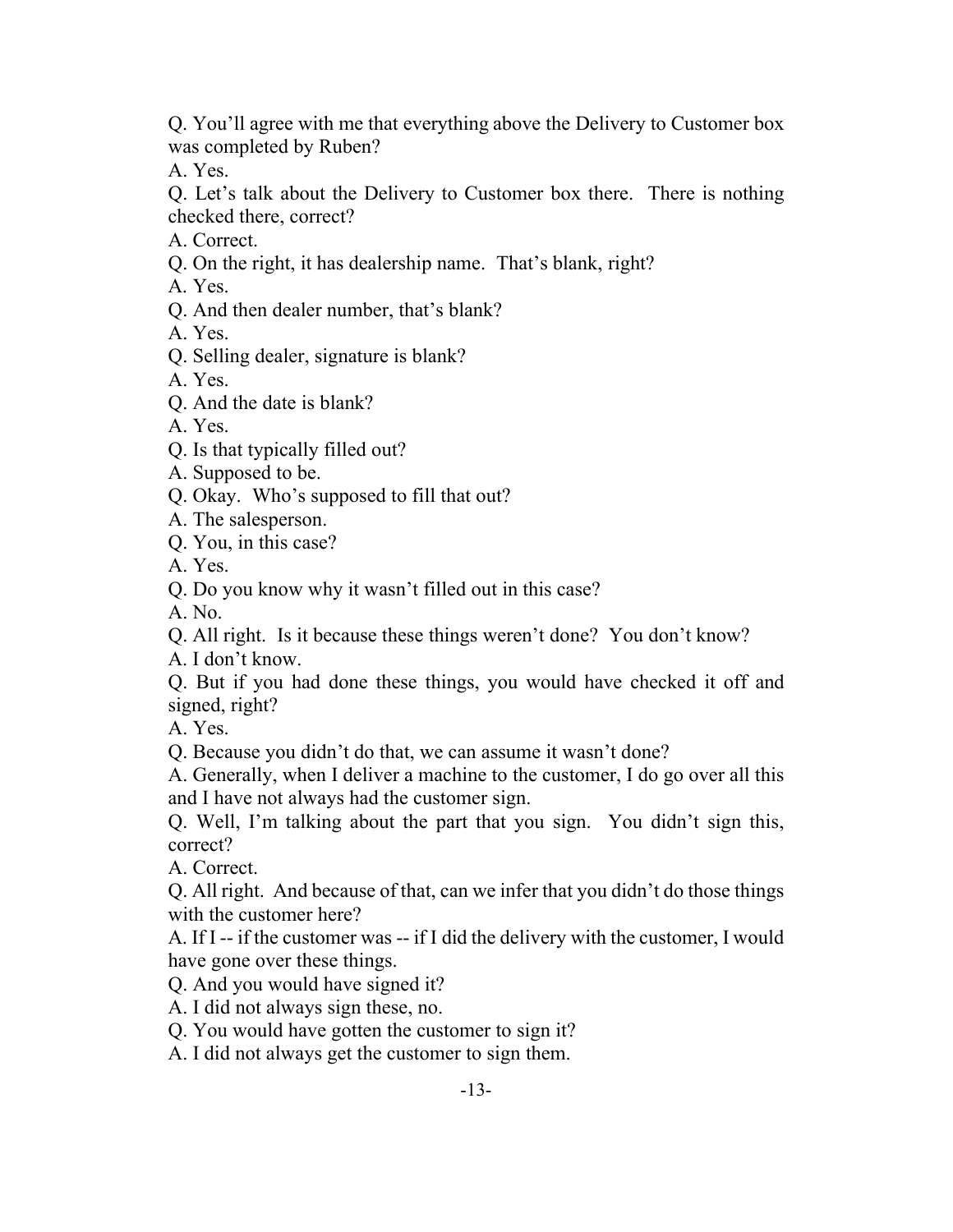Q. Are you saying that you went over these things with the Vaultons? A. I don't know.

In April 2021, the Trial Court heard Defendants' motions for summary judgment. The same month, the Trial Court entered an order granting summary judgment in favor of Defendants. In its order, the Trial Court stated, in relevant part:

As it pertains to Ritchie Power Sports, LLC's Motion for Summary Judgment, Ritchie Power Sports submits that Plaintiffs' claims do not fall under any statutory exception under T.C.A. § 29-28-102 through 106 whereby a seller may be held liable in a product liability action. Plaintiffs argue that Ritchie Power Sports was negligent in failing to provide the 2017 Polaris General 1000 to the Plaintiffs equipped with a tether strap on the winch hook. Additionally, Plaintiffs argue that Ritchie Power Sports negligently failed to provide a user manual or safety instructions to Plaintiffs at the time of the purchase.

This Court finds, in a light most favorable to the non-moving party (Plaintiffs), that a tether strap was in place on the 2017 Polaris General 1000 at the time of delivery to Ritchie Power Sports and remained on the equipment until it was purchased by Plaintiff Barry Vaulton. Further, this Court finds that there was no alteration or modification as to the owner's manual and that it was where it was supposed to be when Plaintiffs took possession of the 2017 Polaris General 1000. Being that there are no issues before the Court where Ritchie Power Sports can be held liable, this Court finds its Motion for Summary Judgment is well-taken and therefore must be GRANTED.

Polaris Industries, Inc. likewise relies on the law governed by T.C.A. § 29-28-101 through 108 as it pertains to the manufacturer's liability for negligence and Plaintiffs' requirement to show that the winch system of the 2017 Polaris General 1000 was in either in a "defective condition" or "unreasonably dangerous" at the time it left Polaris's control. Plaintiffs argue that the winch was defective and/or unreasonably dangerous because it lacked a rubber stopper and because it had the ability to "reverse spool," and, in this instance, did "reverse spool."

Viewing the evidence in the light most favorable to the non-moving party (Plaintiffs), this Court finds that there are no genuine issues of material fact regarding either of Plaintiffs' defect theories. Regarding the rubber stopper, this Court finds that Polaris did not have a duty to install a rubber stopper as a safety device on the type of winch at issue in this litigation. Regarding Plaintiffs' "reverse spooling" defect theory, this Court finds that, notwithstanding Polaris's spoliation argument, there is no evidence in the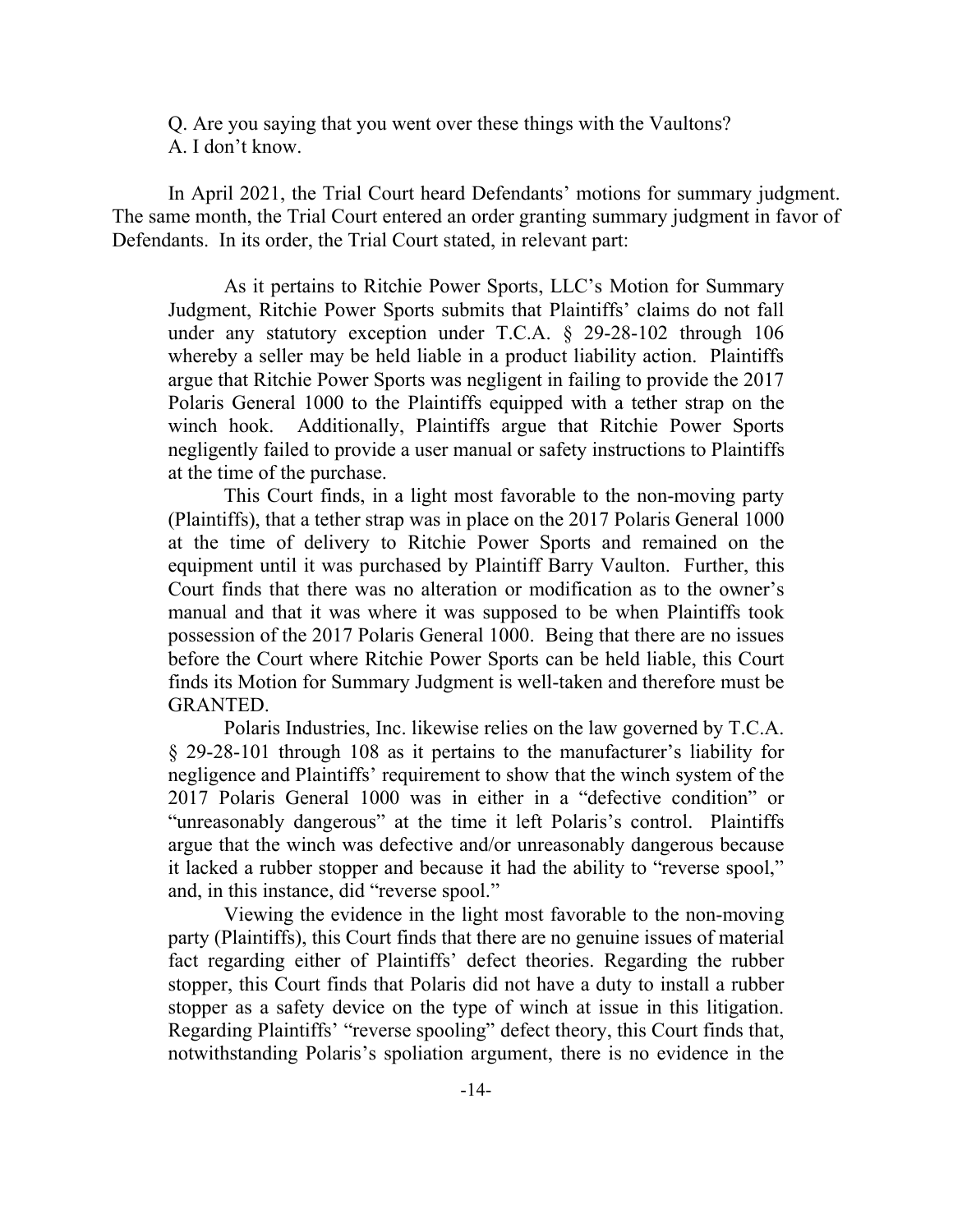record that the winch cable was "mis-spooled" or "reverse spooled." Plaintiffs have not presented record evidence that would support a verdict on a "reverse spooling" defect theory and therefore have failed to demonstrate they are entitled to a jury trial on such issue.

Even when construing the evidence in a light most favorable to the Plaintiffs, the Court finds there are no genuine issues of material fact supporting any of Plaintiffs' theories of recovery against Polaris. Therefore, Polaris Industries Inc's Motion for Summary Judgment is well-taken and shall be GRANTED.

It is therefore **ORDERED**, **ADJUDGED** and **DECREED** that there are no genuine issues of material fact to support any theory of recovery for Plaintiffs and the Defendants, Ritchie Power Sports, LLC and Polaris Industries, Inc.'s, Motions for Summary Judgment are hereby granted, and this matter shall hereby be dismissed with prejudice. All court costs associated with this matter shall be taxed to Plaintiffs.

Plaintiffs timely appealed to this Court. However, Plaintiffs had an outstanding request for attorney's fees and expenses, which the Trial Court had taken under advisement. Consequently, this Court entered a show cause order concerning the finality of the judgment below. Plaintiffs voluntarily withdrew their request for attorney's fees and expenses, and the Trial Court entered an order reflecting that the issue of Plaintiffs' attorney's fees and expenses was moot.

## **Discussion**

Although not stated exactly as such, Plaintiffs raise the following issues on appeal: 1) whether the Trial Court, as part of its grant of summary judgment in Ritchie's favor, erred in determining there was no genuine issue of material fact as to whether the winchhook came with a tether attached; 2) whether the Trial Court, as part of its grant of summary judgment in Ritchie's favor, erred in determining there was no genuine issue of material fact as to whether Ritchie failed to provide Plaintiffs with an owner's manual or safety instructions; 3) whether the Trial Court, as part of its grant of summary judgment in Polaris' favor, erred in determining there was no genuine issue of material fact as to whether the General's winch reverse-spooled; and 4) whether the Trial Court, as part of its grant of summary judgment in Polaris' favor, erred in finding Polaris had no duty to attach a rubber stopper to the otherwise defective or unreasonably dangerous winch.

Regarding the standard of review on motions for summary judgment, our Supreme Court has instructed: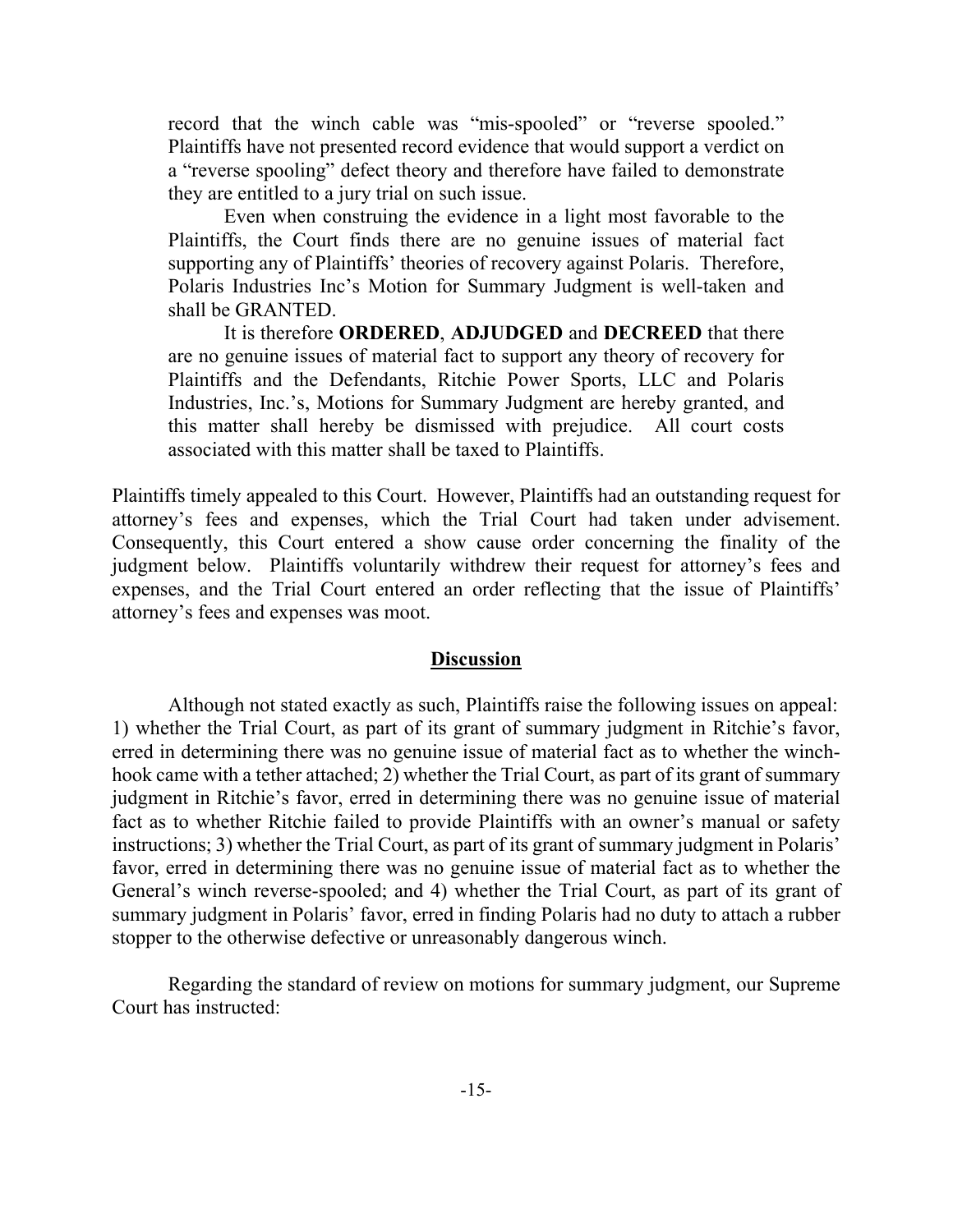Summary judgment is appropriate when "the pleadings, depositions, answers to interrogatories, and admissions on file, together with the affidavits, if any, show that there is no genuine issue as to any material fact and that the moving party is entitled to a judgment as a matter of law." Tenn. R. Civ. P. 56.04. We review a trial court's ruling on a motion for summary judgment de novo, without a presumption of correctness. *Bain v. Wells*, 936 S.W.2d 618, 622 (Tenn. 1997); *see also Abshure v. Methodist Healthcare– Memphis Hosp.*, 325 S.W.3d 98, 103 (Tenn. 2010). In doing so, we make a fresh determination of whether the requirements of Rule 56 of the Tennessee Rules of Civil Procedure have been satisfied. *Estate of Brown*, 402 S.W.3d 193, 198 (Tenn. 2013) (citing *Hughes v. New Life Dev. Corp.*, 387 S.W.3d 453, 471 (Tenn. 2012)).

#### \*\*\*

[I]n Tennessee, as in the federal system, when the moving party does not bear the burden of proof at trial, the moving party may satisfy its burden of production either (1) by affirmatively negating an essential element of the nonmoving party's claim or (2) by demonstrating that the nonmoving party's evidence *at the summary judgment stage* is insufficient to establish the nonmoving party's claim or defense. We reiterate that a moving party seeking summary judgment by attacking the nonmoving party's evidence must do more than make a conclusory assertion that summary judgment is appropriate on this basis. Rather, Tennessee Rule 56.03 requires the moving party to support its motion with "a separate concise statement of material facts as to which the moving party contends there is no genuine issue for trial." Tenn. R. Civ. P. 56.03. "Each fact is to be set forth in a separate, numbered paragraph and supported by a specific citation to the record." *Id*. When such a motion is made, any party opposing summary judgment must file a response to each fact set forth by the movant in the manner provided in Tennessee Rule 56.03. "[W]hen a motion for summary judgment is made [and] ... supported as provided in [Tennessee Rule 56]," to survive summary judgment, the nonmoving party "may not rest upon the mere allegations or denials of [its] pleading," but must respond, and by affidavits or one of the other means provided in Tennessee Rule 56, "set forth specific facts" *at the summary judgment stage* "showing that there is a genuine issue for trial." Tenn. R. Civ. P. 56.06. The nonmoving party "must do more than simply show that there is some metaphysical doubt as to the material facts." *Matsushita Elec. Indus. Co.*, 475 U.S. at 586, 106 S. Ct. 1348. The nonmoving party must demonstrate the existence of specific facts in the record which could lead a rational trier of fact to find in favor of the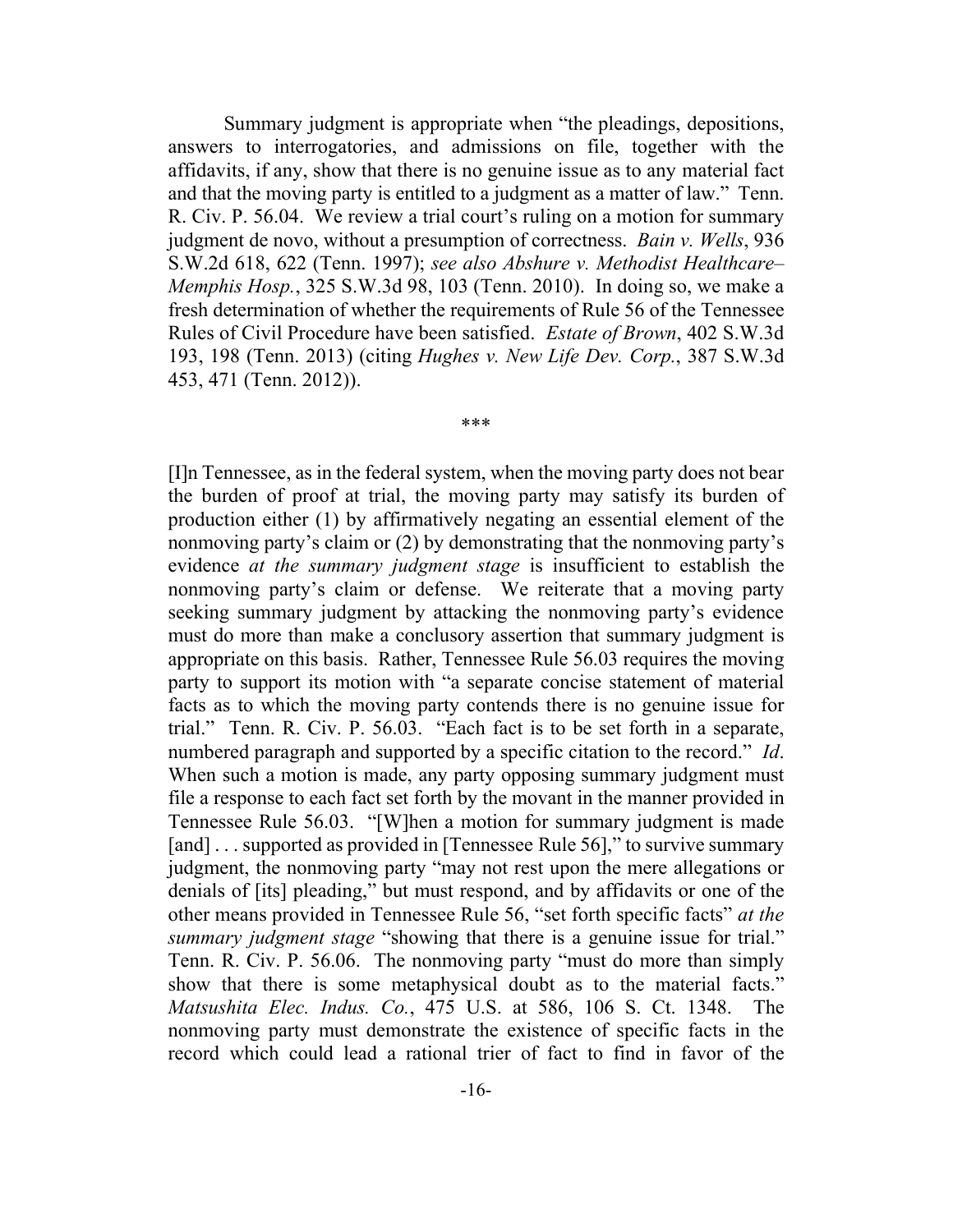nonmoving party. If a summary judgment motion is filed before adequate time for discovery has been provided, the nonmoving party may seek a continuance to engage in additional discovery as provided in Tennessee Rule 56.07. However, after adequate time for discovery has been provided, summary judgment should be granted if the nonmoving party's evidence *at the summary judgment stage* is insufficient to establish the existence of a genuine issue of material fact for trial. Tenn. R. Civ. P. 56.04, 56.06. The focus is on the evidence the nonmoving party comes forward with at the summary judgment stage, not on hypothetical evidence that theoretically could be adduced, despite the passage of discovery deadlines, at a future trial.

# *Rye v. Women's Care Cntr. of Memphis, MPLLC,* 477 S.W.3d 235, 250, 264-65 (Tenn. 2015).

We first address whether the Trial Court, as part of its grant of summary judgment in Ritchie's favor, erred in determining there was no genuine issue of material fact as to whether the winch-hook came with a tether attached. Ritchie argues that, as a "Seller" under Tenn. Code Ann. § 29-28-102(7), Plaintiffs' products liability claim against it cannot survive unless it alleges and proves one of five statutory exceptions under Tenn. Code Ann. § 29-28-106. The exception pertinent to this appeal is the second statutory exception, whereby a Seller alters or modifies a product and the alteration or modification was a substantial factor in causing the harm for which the recovery of damages is sought. Tenn. Code Ann. § 29-28-106(2). Ritchie asserts no alterations or modifications were made to the winch as it was pre-installed. Ritchie argues further that Plaintiffs failed to make out a claim for ordinary negligence against it. In their reply brief, Plaintiffs respond as follows: "There can be no dispute that the crux of this issue is whether a tether-strap was in place on the winch at the time of delivery to Ritchie and remained there until it was purchased by the Plaintiffs. If Ritchie detached the tether … it would be an alteration or modification of the winch…." Plaintiffs argue the second exception of Tenn. Code Ann. § 29-28-106 applies because Ritchie's alleged removal of the tether-strap from the winch-hook constitutes an alteration or modification of the winch and was a substantial factor in causing Sam Vaulton to lose his right index finger. Plaintiffs also contend that Ritchie is mistaken in characterizing Plaintiffs' claim against it as being brought only under the TPLA; Plaintiffs point out that they asserted claims for negligence, breach of warranty, and strict liability against both Defendants.

Plaintiffs cite the following evidence in support of their contention that there is a genuine issue of material fact for a jury to resolve with respect to whether the winch came with a tether and whether a tether was in place on the winch-hook when the General was delivered to Plaintiffs: Plaintiffs never saw a tether strap on the winch; Sam Vaulton testified no tether strap was attached to the winch; the Vaultons did not use the winch until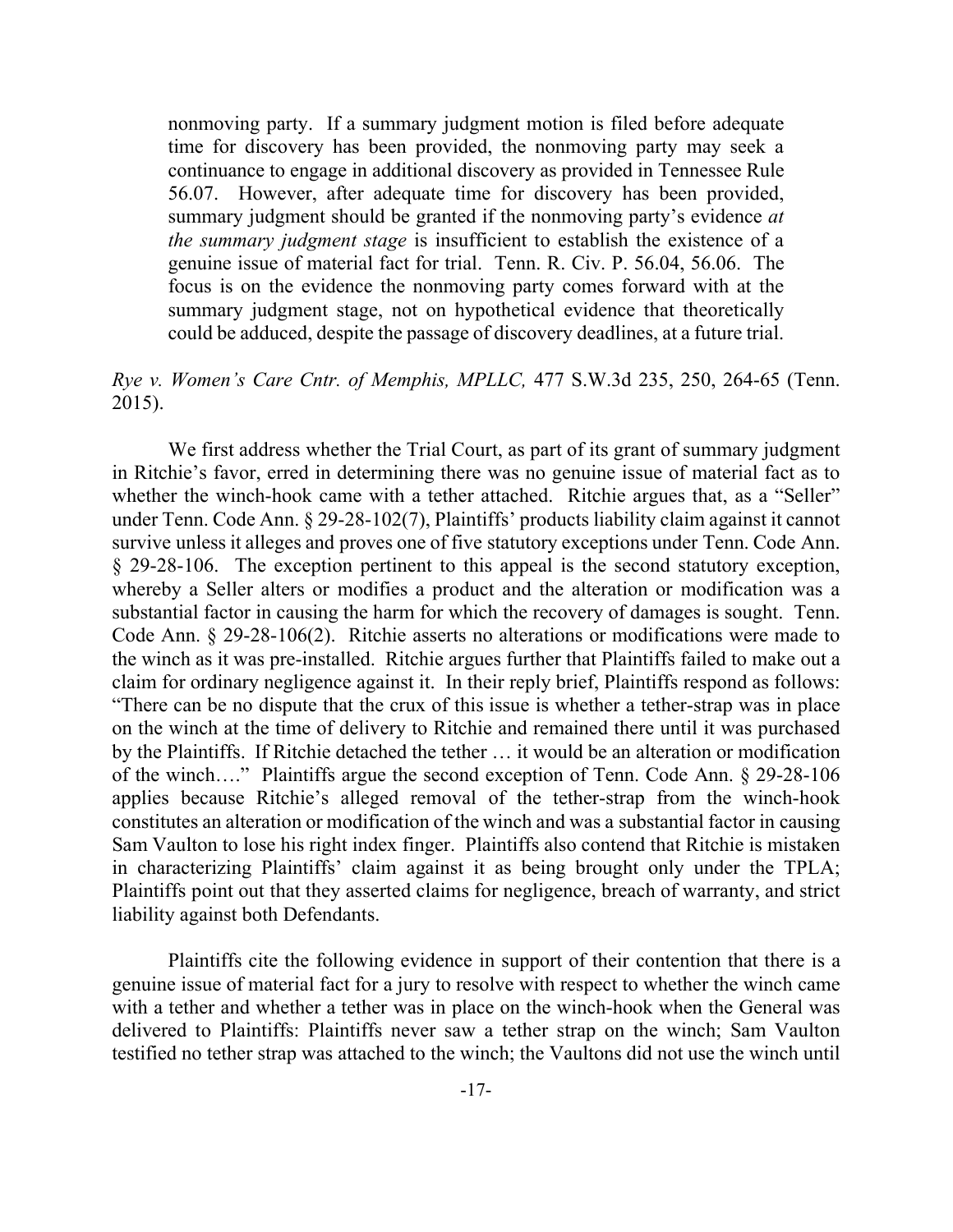the day of the accident; Pacleb testified he did not know whether the tether had fallen off or had been taken off the winch before Plaintiffs took delivery of the General; Coker-Lavan testified she could not say whether the General came with a tether-strap attached to the winch-hook; and during a November 2018 inspection of the General, it was discovered that no tether strap was attached to the winch-hook. Against this, Ritchie argues that the inferences drawn from the testimony support only one conclusion—that a tether strap was, indeed, attached to the winch when it left the seller. Ritchie points to Pacleb's testimony that he has never come across a Polaris General model that did not have a tether strap. Ritchie also points to Barry Vaulton's testimony that he would have not left the dealership if he noticed the winch lacked a tether strap.

If inferences were drawn in Ritchie's favor, the evidence Ritchie cites to would tend to support its position that a tether strap was in place on the General's winch when it left the seller. However, this case was disposed of by summary judgment, and inferences are to be drawn in favor of Plaintiffs as the non-moving parties. Plaintiffs' testimony that they never saw a tether strap attached to the General, that this was the first time the winch was used, and that a post-accident inspection revealed no tether strap, all support an inference that a tether strap was not attached to the winch-hook when it left the seller, which in turn supports Plaintiffs' theory that Ritchie modified or altered the General. Meanwhile, although Pacleb testified he never encountered a Polaris General Model without a tether strap on its winch, he could not state specifically that the General at issue had a tether strap when it was delivered to Plaintiffs. We do not weigh evidence at the summary judgment stage. A genuine issue of material fact thus exists as to whether the General's winch came to Ritchie with a tether attached and whether there was a tether attached at the time of delivery to Plaintiffs. We, therefore, reverse the Trial Court as to this issue.

We next address whether the Trial Court, as part of its grant of summary judgment in Ritchie's favor, erred in determining there was no genuine issue of material fact as to whether Ritchie failed to provide Plaintiffs with an owner's manual or safety instructions. Plaintiffs point to deposition testimony by Barry and Sam Vaulton to the effect they never received an owner's manual or safety instructions. Ritchie argues in turn that the affidavits and deposition testimony reveal there was an owner's manual and a safety DVD in the General's glove box. Ritchie argues further that, even if it did not provide Plaintiffs with these materials, Plaintiffs failed to show that such a failure would amount to an alteration or modification that was a substantial factor in causing the harm to Plaintiffs.

Resolution of this issue requires a careful examination of the evidence. In their response to Ritchie's Statement of Undisputed Material Facts, Plaintiffs stated: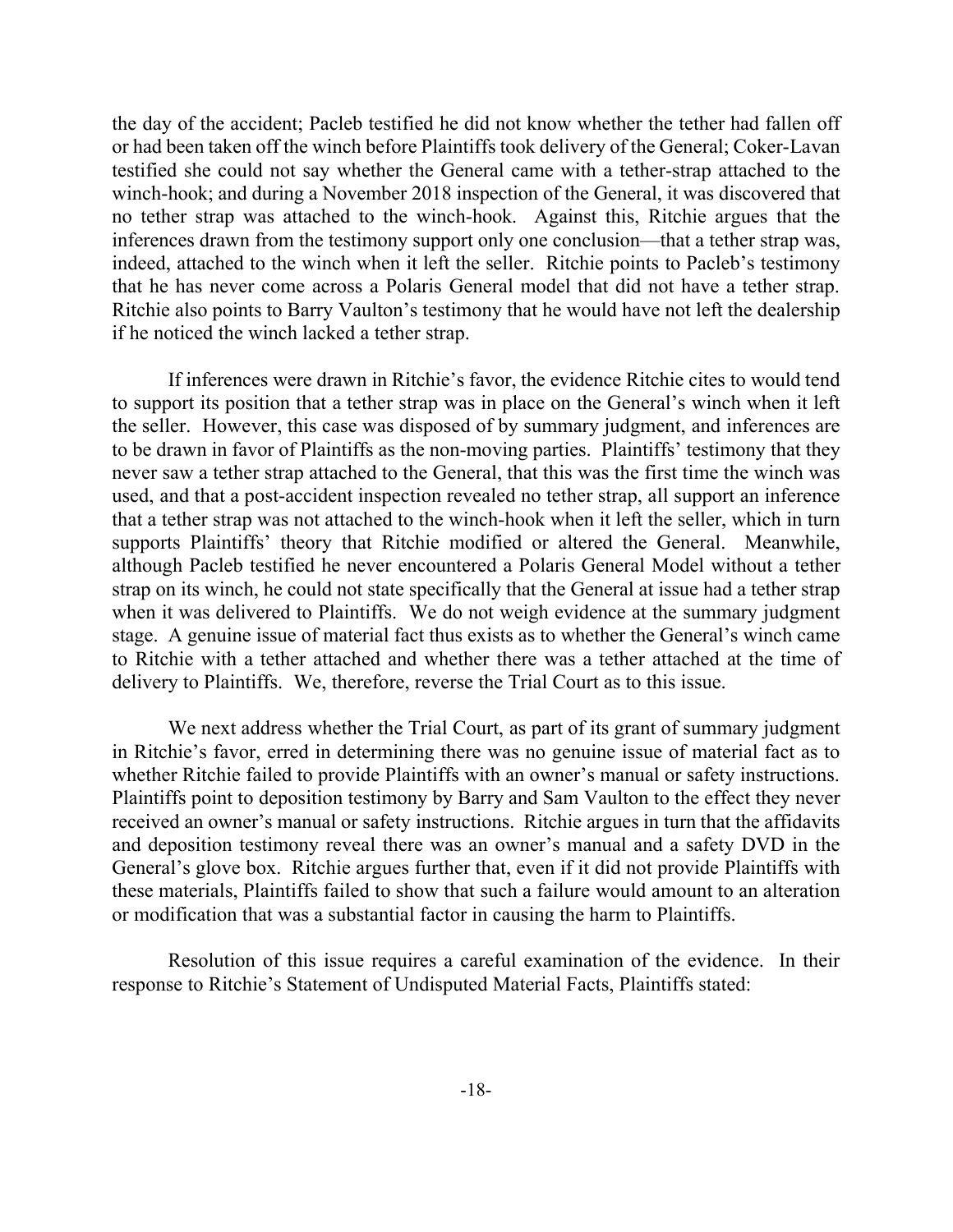5. Ruben Pacleb located the owner's manual in the glove compartment of the Polaris General at the post-accident inspection in November 2018. (Depo of Ruben Pacleb p. 138, lines  $2 - 12$ .

**RESPONSE: Disputed.** Mr. Pacleb admittedly does not know whether the owner's manual was with the General at the time the Vaultons took delivery. *Ruben Pacleb Deposition, p. 138*. Further, the Pre-Delivery Inspection Form associated with the Vaultons' purchase of the General does not reflect that they were provided an owner's manual and each of the Vaulton Plaintiffs deny receiving an owner's manual. *Plaintiffs' SAMF, ¶¶ 16 and 46-49, Exhibit A thereto*. Finally, Mr. Pacleb claims he (and that Polaris' lawyers and a Polaris tech) took photographs/video of the owner's manual in the glove box in November of 2018 at the inspection of the General. *Plaintiffs' SAMF, ¶¶ 33-39*. Mr. Pacleb claims he deleted these photographs and, to date, not a single photograph or video has been produced depicting what Mr. Pacleb claims was documented by any number of people. *Plaintiffs' SAMF, ¶¶ 33-39*.

For their part, Plaintiffs assert the following evidence in support of their contention that a genuine issue of material fact exists concerning whether they received any safety instructions: the Vaultons testified they never received an owner's manual; Pacleb conceded he did not know whether the owner's manual was with the General when the Vaultons took delivery; Coker-Lavan testified she could not say whether or not the General came with an owner's manual; Ritchie's own "Pre-Delivery Inspection Form" for the General indicated Ritchie did not provide the Vaultons with an owner's manual; there were no warnings or labels on the winch according to Sam Vaulton; the Vaultons did not remove any warnings off the General; Ritchie did not give the Vaultons any safety instructions; nobody at Ritchie instructed the Vaultons on how to use the winch properly; and finally, according to Ritchie's "Pre-Delivery Inspection Form" for the General, Ritchie did not review the General's safety features with the Vaultons or perform a pre-delivery inspection as otherwise Coker-Lavan would have checked the corresponding boxes on the form and signed it.

For its part, Ritchie cites Pacleb's testimony that he specifically knows that the owner's manual was in the General's glove box; that, per affidavits, Staff Field Investigator Thomas Lancaster attended the inspection on November 20, 2018 and observed a 2017 Polaris General 1000 Owner's Manual and a Polaris Safety DVD in the glove box; that Polaris retained Todd Walstrom to examine the 2017 Polaris General on July 23, 2019 and he observed a 2017 Polaris General 1000 Owner's Manual and a Polaris Safety DVD in the glove box; that Plaintiffs retained Paige Pendleton to film an inspection of the 2017 Polaris General on July 23, 2019 and she, too, observed an owner's manual and a Polaris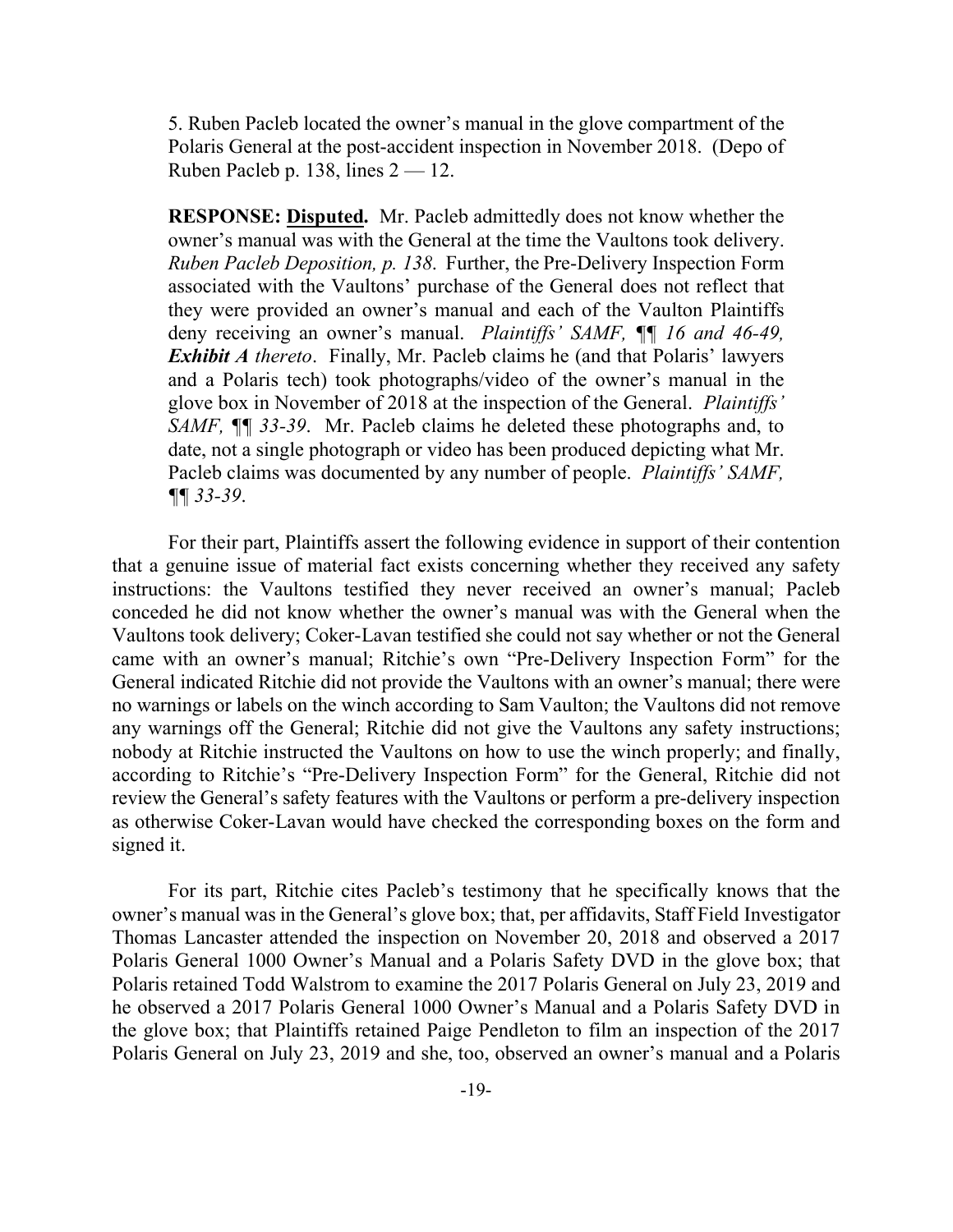Safety DVD in the glove box. Ritchie argues further that the blank "Delivery to Customer" section of the "Pre-Delivery Inspection" is not proof of anything. Ritchie observes that Plaintiffs are not arguing, for example, that they did not receive the keys to the General just because that portion of the inspection was left blank.

In their brief, Plaintiffs strenuously assert that "whether Plaintiffs were provided with an owner's manual, much less safety instructions on how to operate the winch, is very much disputed." (Emphasis in original). However, this record contains no evidence reflecting a dispute. While the Vaultons testified they never received an owner's manual or safety instructions, the post-accident inspection shows the owner's manual and safety DVD were located in the General's glove box in Plaintiffs' possession. As we stated in our discussion of the previous issue, we do not weigh the evidence at the summary judgment stage. However, if there is no genuine issue of material fact in dispute, there is nothing to weigh as there is no conflict. This is so even if a non-moving party conclusorily asserts a material dispute exists but fails to point to evidence of such a dispute in the record. None of the evidence Plaintiffs cite to in the record conflicts with the evidence showing that the owner's manual and safety DVD were located in the General's glove box in Plaintiffs' possession. Instead, Plaintiffs simply point out that the inspection took place some 20 months after the incident. Nevertheless, Plaintiffs cite no evidence showing that the safety instructions were, for example, planted in the General after the incident. Plaintiffs' generic assertions that they did not receive the items do not create a genuine issue of material fact. Plaintiffs' mere stated non-receipt of an owner's manual and safety instructions is not the dispositive question—if, as the undisputed evidence reflects, the owner's manual and safety instructions were located in the General's glove box in Plaintiffs' possession, these safety instructions were at Plaintiffs' disposal whether they chose to avail themselves of them or not. Plaintiffs did not testify, for instance, that "we looked in the glove box and did not see an owner's manual or any safety instructions."

In order to benefit from a favorable inference as the non-moving parties at the summary judgment stage, Plaintiffs still must point to evidence in the record supporting that inference. Likewise, Plaintiffs may not rest on the mere possibility that a jury would not credit undisputed evidence of the location of the safety materials. If all a non-moving party needed to do to withstand summary judgment was point to the possibility that a jury might not credit an affiant's statement or a deponent's testimony, summary judgment under Tenn. R. Civ. P. 56 would be rendered hollow. Plaintiffs point to no facts in the record contradicting that the owner's manual and safety DVD were located in the General's glove box. Barring any such evidence, we are left solely with the evidence showing that the owner's manual and safety DVD were located in the General's glove box. No genuine issue of material fact requiring resolution by the jury exists regarding the owner's manual and safety DVD; the undisputed evidence shows the owner's manual and safety DVD were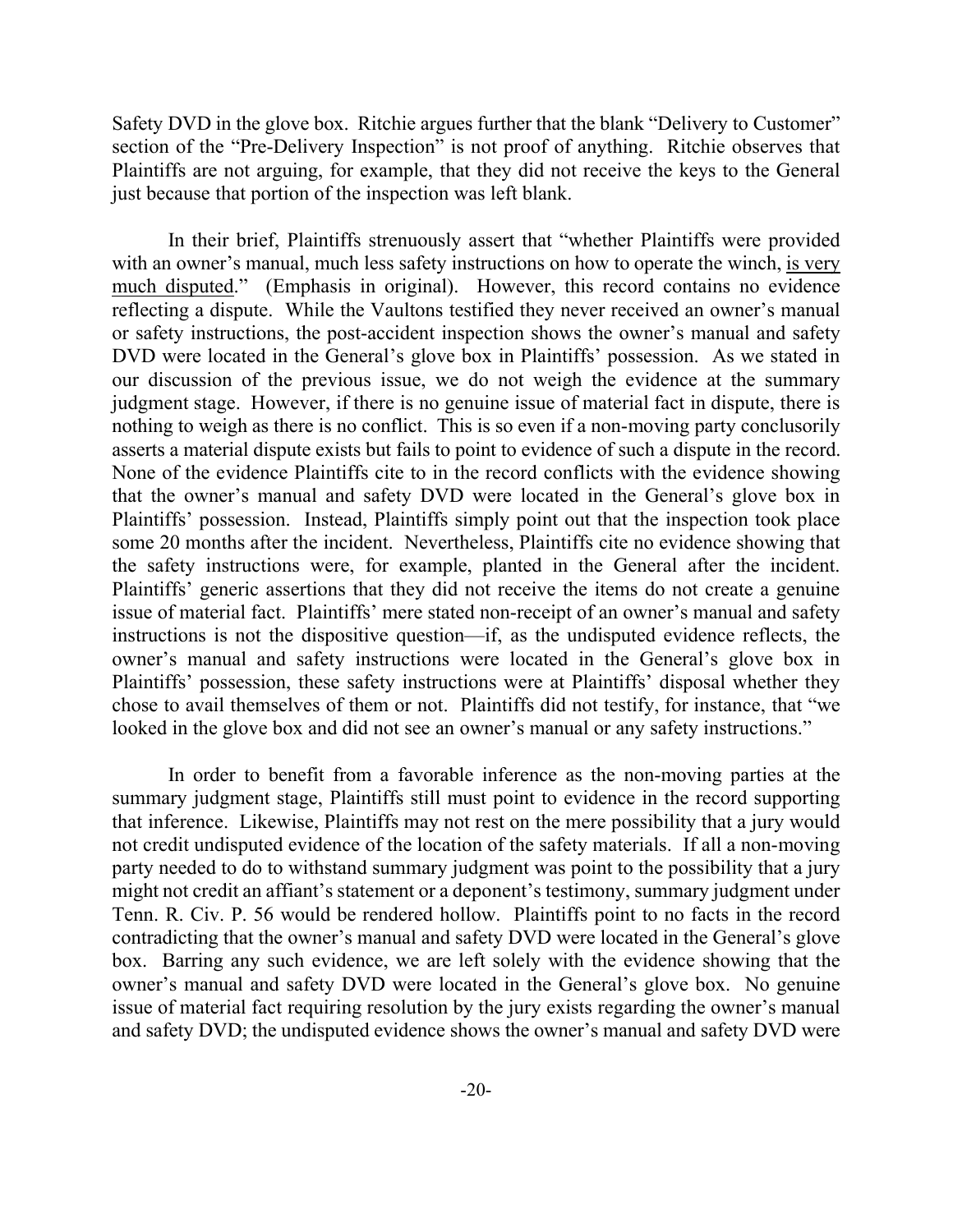located in the General's glove box in Plaintiffs' possession. We affirm the Trial Court on this issue.

We next address whether the Trial Court, as part of its grant of summary judgment in Polaris' favor, erred in determining there was no genuine issue of material fact as to whether the General's winch reverse-spooled. Plaintiffs argue that the Trial Court "failed to accept as true Plaintiffs' evidence indicating that not only had the General's winch-cable reverse-spooled on Sam Vaulton, but that Ritchie mechanic Pacleb, who assembled the General, and at least one Polaris employee, had actually experienced similar reversespooling." Plaintiffs cite the "consumer expectation test," which our Supreme Court has described as an assessment of "whether the product's condition poses a danger beyond that expected by an ordinary consumer with reasonable knowledge….[p]ut another way, under this test, a product is not unreasonably dangerous if the ordinary consumer would appreciate the condition of the product and the risk of injury." *Tatham v. Bridgestone Americas Holding, Inc.*, 473 S.W.3d 734, 750 (Tenn. 2015) (internal brackets, citations, and quotation marks omitted). Plaintiffs argue that the General's winch was defective or unreasonably dangerous. In response, Polaris argues that there is no evidence in the record that any defect existed in the winch at the time it left Polaris' control that could have caused it to reverse-spool at the time of Sam Vaulton's accident. Polaris dismisses Pacleb's testimony as "speculative."

We disagree with Polaris that Pacleb's testimony was just "speculative." Pacleb testified specifically to his own experiences with reverse-spooling. In so doing, he articulated a possible explanation for what caused Sam Vaulton's accident. At oral arguments, counsel for Polaris argued that the evidence in the record as to reverse-spooling proves that the winch must have been used by Plaintiffs or a third party prior to Sam Vaulton's accident. However, Sam Vaulton testified specifically that the winch had never been used before the accident. Thus, there is evidence in the record to support that Sam Vaulton's accident could have been caused by the General's winch being reverse-spooled and that the winch had never been used before the accident. Polaris' theory that someone else used the winch before Sam Vaulton's accident, despite Plaintiffs' unequivocal testimony to the contrary, is one to be made to a jury and not one amenable to resolution at the summary judgment stage.

At the heart of this litigation is the evidence that when Sam Vaulton instructed his friend to press the "out" button, the cable went in. At a minimum, this discrepancy whereby pushing the "out" button caused the cable to go in suggests a problem with the General's winch. We take no position on whether the General's winch was defective or unreasonably dangerous when it left Polaris' control or whether either side can substantiate their respective theories as to what happened. We do hold, however, that there is a genuine issue of material fact precluding summary judgment. We reverse the Trial Court on this issue.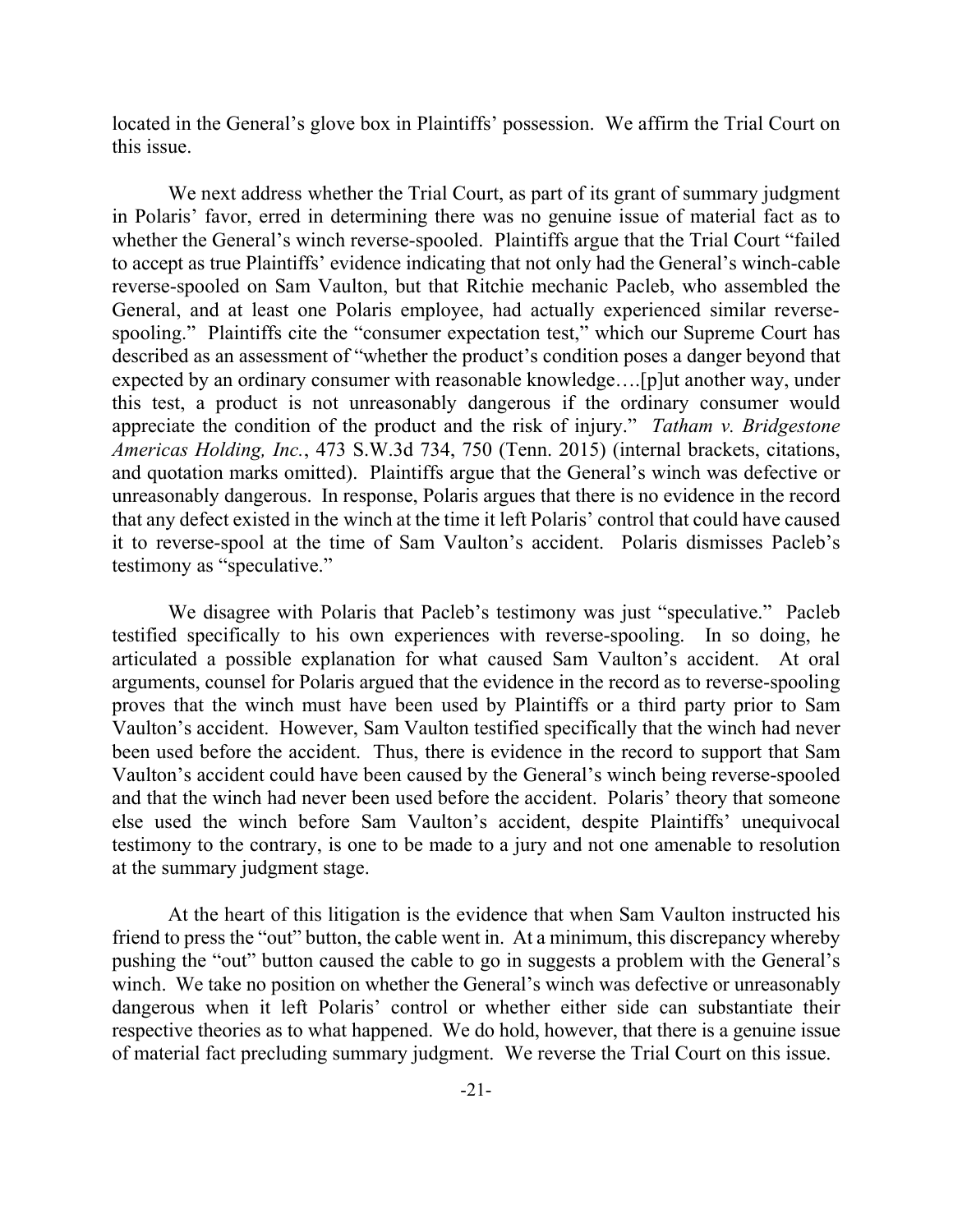The final issue we address is whether the Trial Court, as part of its grant of summary judgment in Polaris' favor, erred in finding Polaris had no duty to attach a rubber stopper to the otherwise defective or unreasonably dangerous winch. Plaintiffs argue that the Trial Court "failed to engage in a proper analysis of whether Polaris owed a duty and Polaris had provided no proof to suggest that the injury to Sam Vaulton was unforeseeable, or as to either the gravity of harm or its burden to engage in alternative conduct." In response, Polaris argues: "The record evidence demonstrates plainly that a rubber stopper is *not* designed as a protective device to prevent a user's fingers from being injured when the user is improperly holding onto the winch hook, contrary to the winch's safety warnings." (Emphasis in original). Polaris points instead to Pacleb's deposition testimony that that the purpose of a "stopper" is to keep the winch hook from rattling loosely against the winch. Polaris argues further that Barry Vaulton's testimony that a rubber stopper is a safety device is inadmissible lay opinion testimony that cannot create a genuine issue of material fact. In response, Plaintiffs contend the evidence shows Barry Vaulton had practical experience with ATVs and winches and knew of the subject he was speaking about. Plaintiffs points out further that Polaris ignores the testimony of the Ritchie sales representative, Coker-Lavan, in which she agreed that a rubber stopper is a safety device.

"Whether the defendant owed the plaintiffs a duty of care is a question of law to be determined by the court." *West v. East Tennessee Pioneer Oil Co.*, 172 S.W.3d 545, 550 (Tenn. 2005) (internal citations omitted). Our Supreme Court has articulated the following test for determining whether a duty exists:

When the existence of a particular duty is not a given or when the rules of the established precedents are not readily applicable, courts will turn to public policy for guidance. Doing so necessarily favors imposing a duty of reasonable care where a defendant's conduct poses an unreasonable and foreseeable risk of harm to persons or property. When conducting this analysis, the courts have considered, among other factors: (1) the foreseeable probability of the harm or injury occurring; (2) the possible magnitude of the potential harm or injury; (3) the importance or social value of the activity engaged in by the defendant; (4) the usefulness of the conduct to the defendant; (5) the feasibility of alternative conduct that is safer; (6) the relative costs and burdens associated with that safer conduct; (7) the relative usefulness of the safer conduct; and (8) the relative safety of alternative conduct.

With these factors firmly in mind, Tennessee's courts use a balancing approach to determine whether the particular risk should give rise to a duty of reasonable care. A duty arises when the degree of foreseeability of the risk and the gravity of the harm outweigh the burden that would be imposed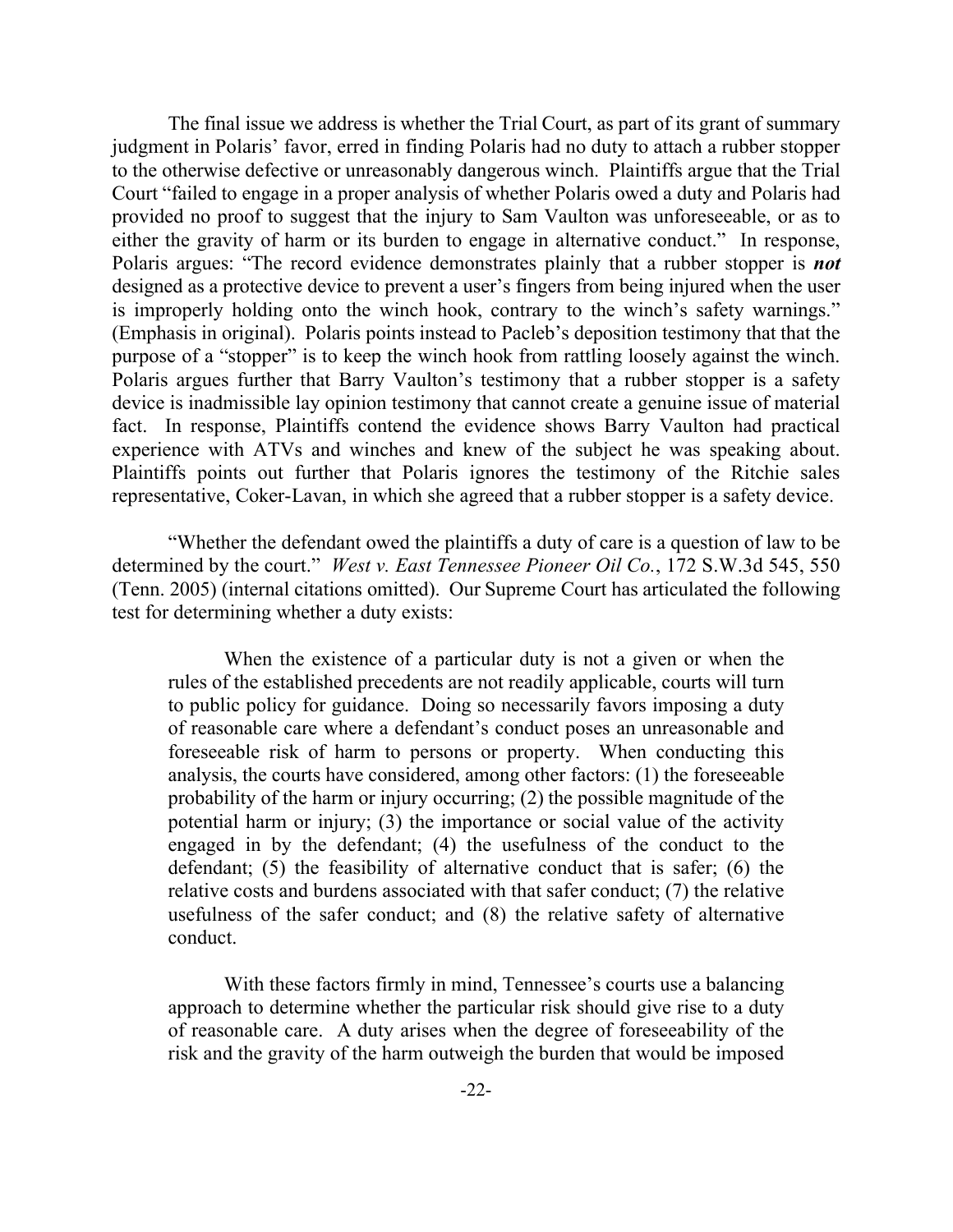if the defendant were required to engage in an alternative course of conduct that would have prevented the harm. The foreseeability and gravity of the harm are linked insofar as the degree of foreseeability needed to establish a duty is inversely proportional to the magnitude of the foreseeable harm. The greater the risk of harm, the less degree of foreseeability is required. During the balancing process, it is permissible for the courts to consider the contemporary values of Tennessee's citizens.

*Satterfield v. Breeding Insulation Co.*, 266 S.W.3d 347, 365-66 (Tenn. 2008) (internal citations, quotation marks, and footnote omitted). However, our Supreme Court also stated: "The *Satterfield* analysis is inapplicable to the particular question presented in this case because, as this Court explained in *Satterfield*, the foreseeability test it articulated does not apply if 'prior court decisions and statutes have already established the doctrines and rules governing a defendant's conduct.'" *Coffman v. Armstrong International, Inc.*, 615 S.W.3d 888, 899 (Tenn. 2021) (quoting *Satterfield*, 266 S.W.3d at 365)). Here, the Trial Court held "that Polaris did not have a duty to install a rubber stopper as a safety device on the type of winch at issue in this litigation."

While the Trial Court, and the parties to varying degrees, couch this issue in terms of whether a duty existed, it appears that this issue in fact concerns whether a duty was breached. This is a products liability case, at least in part, and Polaris' duties with respect to not putting defective or unreasonably dangerous products on the market is established by statute. Whether a rubber stopper is a safety device; whether a rubber stopper would have prevented Sam Vaulton's accident; and whether Polaris should have installed a rubber stopper on the General's winch, all implicate factual matters in dispute. At the summary judgment stage, we do not weigh the evidence, nor do we engage in credibility determinations regarding the deponents. The testimony of Barry Vaulton and Coker-Lavan that a rubber stopper is a safety device stands in conflict with Pacleb's testimony that a rubber stopper is not a safety device. Summary judgment is not the appropriate stage at which to resolve this dispute. It is for the jury to decide. We, therefore, reverse the Trial Court on this issue.

In conclusion, we affirm the Trial Court's determination that Ritchie is entitled to summary judgment with respect to Plaintiffs' claim that they did not receive an owner's manual or safety instructions. Plaintiffs failed to point to any evidence in the record disputing the evidence showing specifically that the owner's manual and safety DVD were located in the General's glove box in their possession. However, we reverse the Trial Court on the other three issues presented. Therefore, we reverse the Trial Court's grant of summary judgment to Defendants, and remand for further proceedings consistent with this Opinion.